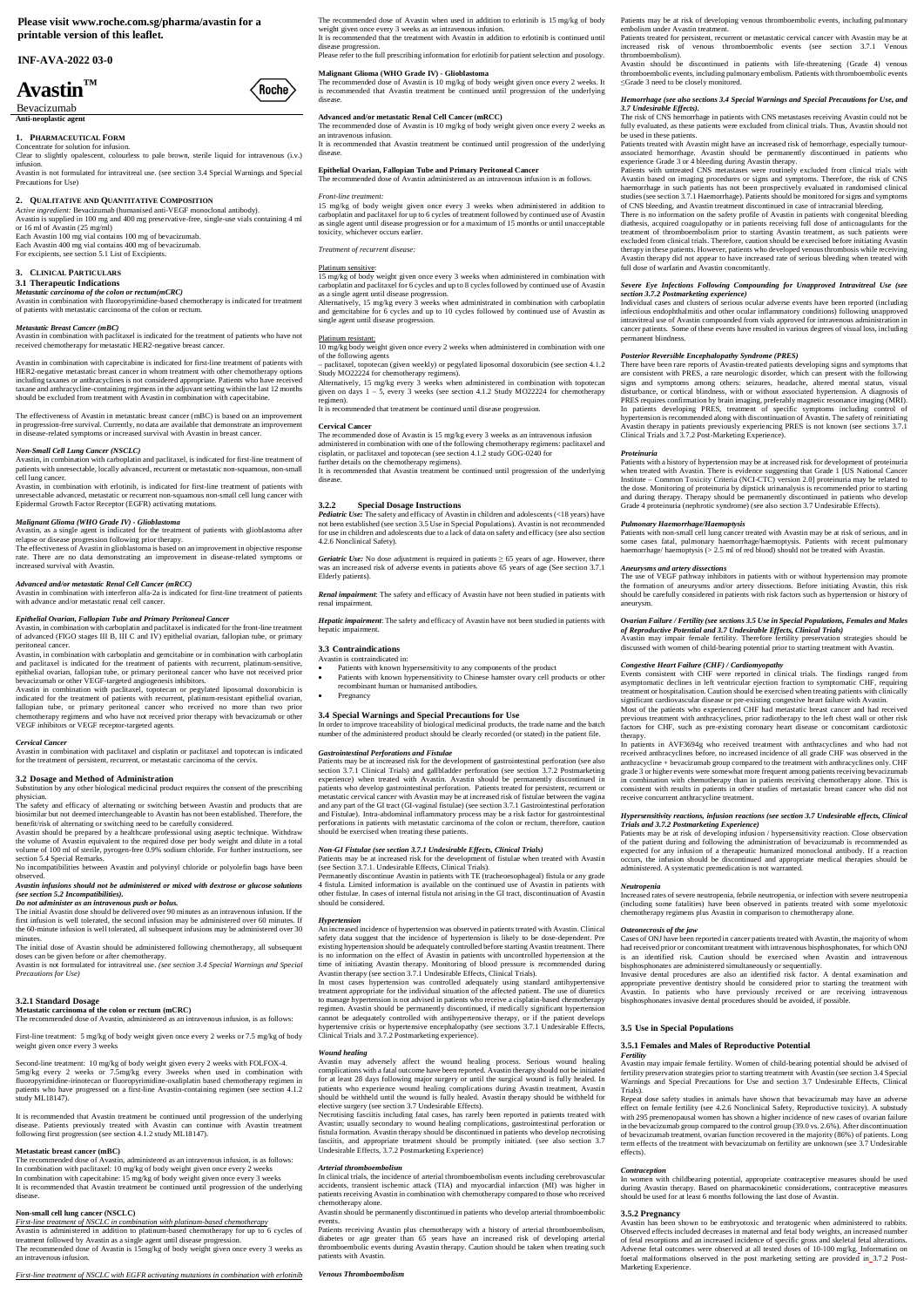Angiogenesis has been shown to be critically important to fetal development. The inhibition of angiogenesis following administration of Avastin could result in an adverse outcome of pregnancy.

There are no adequate and well-controlled studies in pregnant women. IgGs are known to cross the placental barrier, and Avastin may inhibit angiogenesis in the fetus. In the post-marketing setting, cases of foetal abnormalities in women treated with bevacizumab alone or in combination with known embryotoxic chemotherapeutics have been observed (see section 3.7.2 Postmarketing Experience).

Therefore, Avastin should not be used during pregnancy.

#### **3.5.3 Lactation**

It is not known whether bevacizumab is excreted in human milk. As maternal IgG is excreted in milk and Avastin could harm infant growth and development, women should be advised to discontinue nursing during Avastin therapy and not to breast feed for at least 6 months following the last dose of Avastin.

### **3.5.4 Paediatric Use**

*Summary of safety profile* Clinical trials have been conducted in patients with various malignancies treated with Avastin, predominantly in combination with chemotherapy. The safety profile from a clinical trial population of approximately 5,500 patients is presented in this section. For post marketing experience see section 3.7.2 Postmarketing Experience below. See section 4.1.2 Clinical Efficacy for details of major studies, including study designs and major efficacy results. The most serious adverse events were

Avastin is not approved for use in patients under the age of 18 years. The safety and efficacy of Avastin in this population have not been established. Addition of Avastin to standard of care did not demonstrate clinical benefit in pediatric patients in two phase II clinical trials: one in pediatric high grade glioma and one in pediatric metastatic rhabdomyosarcoma or nonrhabdomyosarcoma soft tissue sarcoma.

In published reports, cases of osteonecrosis at sites other than the jaw have been observed in patients under the age of 18 years exposed to Avastin (see section 3.7.2 Postmarketing Experience and section 4.2.6 Nonclinical Safety, Physeal Development).

## **3.6 Effects on Ability to Drive and Use Machines**

No studies on the effects on the ability to drive and use machine have been performed. However, there is no evidence that Avastin treatment results in an increase in adverse events that might lead to impairment of the ability to drive or operate machinery or impairment of mental ability.

## **3.7 Undesirable Effects**

## **3.7.1 Clinical Trials**

- Gastrointestinal perforations (see Section 3.4 Special Warnings and Special Precautions for Use)
- Hemorrhage including pulmonary haemorrhage/haemoptysis, which is more common in non-small cell lung cancer patients (see Section 3.4 Special Warnings and Special Precautions for Use)
- Arterial thromboembolism (see Section 3.4 Special Warnings and Special Precautions for Use)

The most frequently observed adverse events across all clinical trials in patients receiving Avastin were hypertension, fatigue or asthenia, diarrhea and abdominal pain.

Analyses of the clinical safety data suggest that the occurrence of hypertension and proteinuria with Avastin therapy are likely to be dose-dependent.

## *Tabulated summary of adverse drug reactions from clinical trials*

Table 1 lists adverse drug reactions associated with the use of Avastin in combination with different chemotherapy regimens in multiple indications, by MedDRA system organ class. The corresponding frequency category for each adverse drug reaction is based on the following convention: very common  $(\geq 1/10)$ ; common  $(\geq 1/100$  to  $\lt 1/10)$ ; uncommon  $(\geq 1/1,000$  to <1/100); rare ( $\geq$ 1/10,000 to <1/1,000); very rare (<1/10,000). These reactions had occurred either with at least a 2% difference compared to the control arm (NCI-CTC [common toxicity criteria] Grade 3-5 reactions) or with at least a 10% difference compared to the control arm (NCI-CTC Grade 1-5 reactions), in at least one of the major clinical trials.

Adverse drug reactions are added to the appropriate category in the table below according to the highest incidence seen in any of the major clinical trials.

Within each frequency grouping adverse drug reactions are presented in the order of decreasing seriousness. Some of the adverse drug reactions are reactions commonly seen with chemotherapy, however, Avastin may exacerbate these reactions when combined with chemotherapeutic agents. Examples include palmar-plantar erythrodysaesthesia syndrome with pegylated liposomal doxorubicin or capecitabine, peripheral sensory neuropathy with paclitaxel or oxaliplatin, nail disorders or alopecia with paclitaxel, and paronychia with erlotinib.

## **Table 1 Very Common and Common Adverse Drug Reactions**

| <b>System</b><br>Organ<br>Class $(SOC)$                           | <b>NCI-CTC Grade 3-5 Reactions</b><br>$\geq$ 2% difference between the study arms in<br>at least one clinical trial) | All<br>Grade<br><b>Reactions</b><br>$\geq$ 10% difference<br>between the study<br>arms in at least one<br>clinical trial)                                         |                                                                  |
|-------------------------------------------------------------------|----------------------------------------------------------------------------------------------------------------------|-------------------------------------------------------------------------------------------------------------------------------------------------------------------|------------------------------------------------------------------|
|                                                                   | Very common                                                                                                          | Common                                                                                                                                                            | Very Common                                                      |
| <b>Infections</b><br>and<br>infestations                          |                                                                                                                      | Sepsis<br>Abscess<br>Cellulitis<br>Infection                                                                                                                      | Paronychia                                                       |
| Blood<br>and<br>the<br>lymphatic<br>systems disorders             | Febrile neutropenia<br>Leucopenia<br>Neutropenia<br>Thrombocytopenia                                                 | Anaemia<br>Lymphopenia                                                                                                                                            |                                                                  |
| Metabolism and<br>nutrition<br>disorders                          |                                                                                                                      | Dehydration<br>Hyponatraemia                                                                                                                                      | Anorexia<br>Hypomagnesaemia<br>Hyponatraemia                     |
| <b>Nervous</b><br>system<br>disorders                             | Peripheral sensory<br>neuropathy                                                                                     | Cerebrovascular<br>accident<br>Syncope<br>Somnolence<br>Headache                                                                                                  | Dysgeusia<br>Headache<br>Dysarthria                              |
| Eye disorders                                                     |                                                                                                                      |                                                                                                                                                                   | Eye disorder<br>Lacrimation<br>increased                         |
| Cardiac<br>disorders                                              |                                                                                                                      | Cardiac<br>failure<br>congestive<br>Supraventricular<br>tachycardia                                                                                               |                                                                  |
| <b>Vascular</b><br><i>disorders</i>                               | Hypertension                                                                                                         | Thromboembolism<br>(arterial)<br>Deep<br>vein<br>thrombosis<br>Haemorrhage<br>Aneurysms<br>and<br>dissections<br>artery<br>(Frequency<br>not<br>known)            | Hypertension                                                     |
| Respiratory,<br>thoracic<br>and<br>mediastinal<br>disorders       |                                                                                                                      | Pulmonary<br>embolism<br>Dyspnoea<br>Hypoxia<br>Epistaxis                                                                                                         | Dyspnoea<br>Epistaxis<br>Rhinitis<br>Cough                       |
| <b>Gastrointestinal</b><br>disorders                              | Diarrhoea<br>Nausea<br>Vomiting<br>Abdominal pain                                                                    | Intestinal<br>perforation<br><b>Ileus</b><br>Intestinal<br>obstruction<br>Recto-vaginal<br>fistulae**<br>Gastrointestinal<br>disorder<br>Stomatitis<br>Proctalgia | Constipation<br>Stomatitis<br>Rectal<br>haemorrhage<br>Diarrhoea |
| <b>Endocrine</b>                                                  |                                                                                                                      |                                                                                                                                                                   | Ovarian failure*                                                 |
| disorders<br>Skin<br>and<br>subcutaneous<br>tissue disorders      |                                                                                                                      | Palmar-plantar<br>erythrodysaesthesia<br>syndrome                                                                                                                 | Exfoliative<br>dermatitis<br>Dry skin<br>Skin discolouration     |
| Musculoskeletal,<br>connective tissue<br>and<br>bone<br>disorders |                                                                                                                      | Muscular weakness<br>Myalgia<br>Arthralgia<br>Back pain                                                                                                           | Arthralgia                                                       |

| <b>Organ</b><br><b>System</b><br>Class $(SOC)$                                 | <b>NCI-CTC Grade 3-5 Reactions</b><br>$\geq$ 2% difference between the study arms in<br>at least one clinical trial) | All<br><b>Grade</b><br><b>Reactions</b><br>$\geq$ 10% difference<br>between the study<br>arms in at least one<br>clinical trial) |                                                        |
|--------------------------------------------------------------------------------|----------------------------------------------------------------------------------------------------------------------|----------------------------------------------------------------------------------------------------------------------------------|--------------------------------------------------------|
|                                                                                | Very common                                                                                                          | Common                                                                                                                           | Very Common                                            |
| Renal<br>and<br>urinary disorders                                              |                                                                                                                      | Proteinuria<br>Urinary<br>Tract<br>Infection                                                                                     | Proteinuria                                            |
| <b>General</b><br>disorders<br>and<br><i>administration</i><br>site conditions | Asthenia<br>Fatigue                                                                                                  | Pain<br>Lethargy<br>Mucosal<br>inflammation                                                                                      | Pyrexia<br>Asthenia<br>Pain<br>Mucosal<br>inflammation |
| Reproductive<br><b>System</b><br>and<br><b>Breast</b>                          |                                                                                                                      | Pelvic pain                                                                                                                      |                                                        |
| <i>Investigations</i>                                                          |                                                                                                                      |                                                                                                                                  | Weight decreased                                       |

Two confirmed cases (0.8%) of PRES have been reported in one clinical study. Symptoms usually resolve or improve within days, although some patients have experienced neurologic sequelae

\* Based on a substudy from AVF3077s, (NSABP C-08) with 295 patients \*\* Recto-vaginal fistulae are the most common fistulae in the GI-vaginal fistula category

In clinical trials, proteinuria has been reported within the range of  $0.7\%$  to 54.7% of patients receiving Avastin.

Proteinuria ranged in severity from clinically asymptomatic, transient, trace proteinuria to nephrotic syndrome, with the great majority as Grade 1 proteinuria. Grade 3 proteinuria was reported in up to 8.1% of treated patients, Grade 4 proteinuria (nephrotic syndrome) was seen in up to 1.4% of patients treated with Avastin. Patients with a history of hypertension may be at increased risk for the development of proteinuria when treated with Avastin. There is evidence suggesting that Grade 1 proteinuria may be related to Avastin dose. Testing for proteinuria is recommended prior to start of Avastin therapy. In most clinical studies urine protein levels of  $\geq 2g/24$  hrs led to the holding of Avastin until recovery to  $\lt 2g/24$  hrs.

*Description of selected adverse drug reactions from clinical trials:*

*Gastrointestinal perforation and Fistulae (see section 3.4 Special Warnings and Special Precautions for Use):*

Avastin has been associated with serious cases of gastrointestinal perforation. Gastrointestinal perforation have been reported in clinical trials with an incidence of less than

1% in patients with metastatic breast cancer or non-squamous non-small cell lung cancer, up to 2.0% in patients with metastatic renal cell cancer, newly diagnosed glioblastoma, or ovarian cancer, and up to 2.7% (including gastrointestinal fistula and abscess) in patients with metastatic colorectal cancer. Cases of GI perforations have also been observed in patients with relapsed glioblastoma.

From a clinical trial in patients with persistent, recurrent, or metastatic cervical cancer (study GOG-0240), GI perforations, (all grade) were reported in 3.2% of patients, all of whom had a history of prior pelvic radiation.

The occurrence of those events varied in type and severity, ranging from free air seen on the plain abdominal X-ray, which resolved without treatment, to intestinal perforation with abdominal abscess and fatal outcome. In some cases underlying intra-abdominal inflammation was present, either from gastric ulcer disease, tumour necrosis, diverticulitis or chemotherapyassociated colitis. A causal association of intra-abdominal inflammatory process and

gastrointestinal perforation to Avastin has not been established. Fatal outcome was reported in approximately a third of serious cases of gastrointestinal perforations, which represents between 0.2%-1% of all Avastin treated patients.

The incidence of CNS bleeding in patients with untreated CNS metastases receiving bevacizumab has not been prospectively evaluated in randomised clinical studies. In an exploratory retrospective analysis of data from 13 completed randomised trials in patients with various tumour types, 3 patients out of 91 (3.3%) with brain metastases experienced CNS bleeding (all Grade 4) when treated with bevacizumab, compared to 1 case (Grade 5) out of 96 patients (1%) that were not exposed to bevacizumab. In two subsequent studies in patients with treated brain metastases, one case of Grade 2 CNS haemorrhage was reported.

In Avastin clinical trials, gastrointestinal fistulae (all grade) have been reported with an incidence of up to 2% in patients with metastatic colorectal cancer and ovarian cancer, but were also reported less commonly in patients with other types of cancer.

In a trial of patients with persistent, recurrent or metastatic cervical cancer, the incidence of GI-vaginal fistulae was 8.3% in Avastin-treated patients and 0.9% in control patients, all of whom had a history of prior pelvic radiation. Patients who develop GI-vaginal fistulae may also have bowel obstructions and require surgical intervention as well as diverting ostomies. The presentation of these events varied in type and severity, ranging from free air seen on the plain abdominal X-ray, which resolved without treatment, to intestinal perforation with abdominal abscess and fatal outcome. In some cases underlying intra-abdominal inflammation was present, either from gastric ulcer disease, tumour necrosis, diverticulitis, or chemotherapyassociated colitis.

#### *Non- GI Fistulae (see section 3.4 Special Warnings and Special Precautions for Use)* Avastin use has been associated with serious cases of fistulae including events resulting in death.

From a clinical trial in patients with persistent, recurrent, or metastatic cervical cancer (GOG-240), 1.8% of Avastin-treated patients and 1.4% of control patients were reported to have had non-gastrointestinal vaginal, vesical, or female genital tract fistulae.

Uncommon (≥0.1% to <1%) reports of fistulae that involve areas of the body other than the gastrointestinal tract (eg, bronchopleural, biliary fistulae) were observed across various indications. Fistulae have also been reported in post-marketing experience.

Events were reported at various time points during treatment ranging from one week to greater than 1 year from initiation of Avastin, with most events occurring within the first 6 months of therapy.

> From a clinical trial in patients with persistent, recurrent or metastatic cervical cancer (study GOG-0240), grade 3-5 venous thromboembolic events have been reported in up to 10.6% of patients treated with chemotherapy and bevacizumab compared with up to 5.4% in patients with chemotherapy alone

## *Wound healing (see section 3.4 Special Warnings and Special Precautions for Use*):

As Avastin may adversely impact wound healing, patients who had major surgery within the last 28 days were excluded from participation in phase III clinical trials.

Across mCRC clinical trials there was no increased risk of post-operative bleeding or wound healing complications observed in patients who underwent major surgery 28-60 days prior to starting Avastin. An increased incidence of post-operative bleeding or wound healing complication occurring within 60 days of major surgery was observed if the patient was being treated with Avastin at the time of surgery. The incidence varied between 10% (4/40) and 20% (3/15).

Cases of serious wound healing complications have been reported during Avastin use, some of which had a fatal outcome (see section 3.4 Special Warnings and Special Precautions for Use).

> An increased incidence of CHF has been observed in a clinical trial of patients with diffuse large B cell lymphoma when receiving bevacizumab with a cumulative doxorubicin dose greater than 300 mg/m<sup>2</sup> . This phase III clinical trial compared rituximab/cyclophosphamide/doxorubicin/vincristine/prednisone (R-CHOP) bevacizumab to R-CHOP without bevacizumab. While the incidence of CHF was, in both arms, above that previously observed for doxorubicin therapy, the rate was higher in the R-CHOP plus bevacizumab arm. These results suggest that close clinical observation with appropriate cardiac assessments should be considered for patients exposed to cumulative doxorubicin doses greater than  $300 \text{ mg/m}^2$  when combined with bevacizumab.

In locally recurrent and metastatic breast cancer trials, Grade 3-5 wound healing complications were observed in up to 1.1% of patients receiving Avastin compared with up to 0.9% of patients in the control arms.

In the study of patients with relapsed glioblastoma (study AVF3708g), the incidence of postoperative wound healing complications (craniotomy site wound dehiscence and cerebrospinal fluid leak) was 3.6% in patients treated with single agent Avastin and 1.3% in patients treated with Avastin plus irinotecan.

## *Hypertension (see section 3.4 Special Warnings and Special Precautions for Use):*

In clinical trials, with the exception of study JO25567, the overall incidence of hypertension (all grades) ranged up to 42.1% in the Avastin containing arms compared with up to 14% in the control arms. The overall incidence of NCI-CTC Grade 3 and 4 hypertension (requiring oral anti-hypertensive medication) in patients receiving Avastin ranged from 0.4% to 17.9%. Grade 4 hypertension (hypertensive crisis) occurred in up to 1.0% of patients treated with Avastin and chemotherapy compared to with up to 0.2% of patients treated with the same chemotherapy alone.

> In randomised clinical trials, age  $> 65$  years was associated with an increased risk of developing arterial thromboembolic events, including cerebrovascular accidents (CVAs), transient ischaemic attacks (TIAs) and myocardial infarctions (MIs). Other reactions with a higher frequency seen in patients over 65 were grade 3-4 leucopenia and thrombocytopenia; and all grade neutropenia, diarrhoea, nausea, headache and fatigue as compared to those aged ≤ 65 years when treated with Avastin (see sections 3.4 Special Warnings and Special Precautions for Use and 3.7 under *Thromboembolism*).

> From a clinical trial in patients with metastatic colorectal cancer (study AVF2107), no increase in the incidence of other reactions, including gastrointestinal perforation, wound healing complications, congestive heart failure, and haemorrhage was observed in elderly patients  $(> 65$  years) receiving Avastin as compared to those aged  $\leq 65$  years treated with Avastin.

In study JO25567, all grade hypertension was observed in 77.3% of the patients who received bevacizumab in combination with erlotinib as first-line treatment for non-squamous NSCLC with EGFR activating mutations, compared to 14.3% of patients treated with erlotinib alone. Grade 3 hypertension was 60.0% in patients treated with bevacizumab in combination with erlotinib compared to 11.7% in patients treated with erlotinib alone. There were no grade 4 or 5 hypertension events.

Hypertension was generally adequately controlled with oral anti-hypertensives such as angiotensin-converting enzyme inhibitors, diuretics and calcium-channel blockers. It rarely resulted in discontinuation of Avastin treatment or hospitalisation.

Very rare cases of hypertensive encephalopathy have been reported, some of which were fatal. The risk of Avastin-associated hypertension did not correlate with the patients' baseline characteristics, underlying disease or concomitant therapy.

*Posterior Reversible Encephalopathy Syndrome (see section 3.4 Special Warnings and Special Precautions for Use):*

## *Proteinuria (see section 3.4 Special Warnings and Special Precautions for Use):*

### *Hypersensitivity reactions, infusion reactions (see sections 3.4 Special Warnings and Special Precautions for Use and 3.7 Undesirable effects):*

In some clinical trials anaphylactic and anaphylactoid-type reactions were reported more frequently in patients receiving Avastin in combination with chemotherapy than with chemotherapy alone. The incidence of these reactions in some clinical trials of Avastin is common (up to 5% in bevacizumab-treated patients).

*Haemorrhage (see section 3.4 Special Warnings and Special Precautions for Use):* In clinical trials across all indications the overall incidence of NCI-CTC Grade 3-5 bleeding events ranged from 0.4% to 6.9% in Avastin treated patients, compared with up to 4.5% of patients in chemotherapy control group.

The haemorrhagic events that have been observed in clinical studies were predominantly tumour-associated haemorrhage (see below) and minor mucocutaneous haemorrhage (e.g. epistaxis).

*Tumour-associated haemorrhage (see section 3.4 Special Warnings and Special Precautions for Use):*

Major or massive pulmonary haemorrhage/haemoptysis has been observed primarily in studies in patients with non-small cell lung cancer (NSCLC). Possible risk factors include squamous cell histology, treatment with antirheumatic/anti-inflammatory drugs, treatment with anticoagulants, prior radiotherapy, Avastin therapy, previous medical history of atherosclerosis, central tumour location and cavitation of tumours prior to or during therapy. The only variables that showed statistically significant correlations with bleeding were Avastin therapy and squamous cell histology. Patients with NSCLC of known squamous cell histology or mixed cell type with predominant squamous cell histology were excluded from subsequent phase III studies, while patients with unknown tumour histology were included.

In patients with NSCLC excluding predominant squamous histology, all grade events were seen with a frequency of up to 9.3% when treated with Avastin plus chemotherapy compared with up to 5% in the patients treated with chemotherapy alone. Grade 3-5 events have been observed in up to 2.3% of patients treated with Avastin plus chemotherapy as compared with <1% with chemotherapy alone. Major or massive pulmonary haemorrhage/haemoptysis can occur suddenly and up to two thirds of the serious pulmonary haemorrhages resulted in a fatal outcome.

Gastrointestinal haemorrhages, including rectal bleeding and melaena have been reported in colorectal cancer patients, and have been assessed as tumour-associated haemorrhages.

Tumour-associated haemorrhage was also seen rarely in other tumour types and locations and included cases of central nervous system (CNS) bleeding in patients with CNS metastases and in patients with glioblastoma.

Intracranial haemorrhage can occur in patients with relapsed glioblastoma. In study AVF3708g, CNS haemorrhage was reported in 2.4% (2/84) of patients in the Avastin alone arm (Grade 1); and in 3.8% (3/79) of patients treated with Avastin and irinotecan (Grades 1, 2 and 4).

Across all clinical trials, mucocutaneous haemorrhage has been seen in up to 50% of Avastintreated patients. These were most commonly NCI-CTC Grade 1 epistaxis that lasted less than 5 minutes, resolved without medical intervention and did not require any changes in the Avastin treatment regimen. Clinical safety data suggest that the incidence of minor mucocutaneous haemorrhage (e.g. epistaxis) may be dose-dependent.

There have also been less common events of minor mucocutaneous haemorrhage in other locations, such as gingival bleeding or vaginal bleeding.

#### *Thromboembolism (see section 3.4 Special Warnings and Special Precautions for Use): Arterial thromboembolism:*

An increased incidence of arterial thromboembolic events was observed in patients treated with Avastin across indications, including cerebrovascular accidents, myocardial infarction, transient ischemic attacks, and other arterial thromboembolic events.

In clinical trials, the overall incidence ranged up to 5.9% in the Avastin containing arms compared with up to 1.7% in the chemotherapy control arms. Fatal outcome was reported in 0.8% of patients receiving Avastin in combination with chemotherapy compared to 0.5% in patients receiving chemotherapy alone. Cerebrovascular accidents (including transient ischemic attacks) were reported in up to 2.7% of Avastin treated patients versus up to 0.5% of patients in the control group; myocardial infarction was reported in up to 1.4% of Avastin treated versus up to 0.7% of patients in control groups.

In one clinical trial, AVF2192g, patients with metastatic colorectal cancer who were not candidates for treatment with irinotecan were included. In this trial arterial thromboembolic events were observed in 11% (11/100) of patients compared to 5.8% (6/104) in the chemotherapy control group. In an uncontrolled clinical trial, AVF3708g, in patients with relapsed glioblastoma, arterial thromboembolic events were observed in up to 6.3% (5/79) of patients who received Avastin in combination with irinotecan compared to up to 4.8% (4/84) of patients who received Avastin alone.

*Venous thromboembolism:* In clinical trials across indications, the overall incidence of venous thromboembolic events ranged from 2.8% to 17.3% in the Avastin containing arms compared with 3.2% to 15.6% in the chemotherapy control arms. Venous thromboembolic events include deep venous thrombosis and pulmonary embolism.

Grade 3-5 venous thromboembolic events have been reported in up to 7.8% of patients treated with chemotherapy plus bevacizumab compared with up to 4.9% in patients with chemotherapy alone. Patients who have experienced a venous thromboembolic event may be at higher risk for a recurrence if they receive Avastin in combination with chemotherapy versus chemotherapy alone.

## *Congestive Heart Failure (CHF):*

In clinical trials with Avastin, congestive heart failure (CHF) was observed in all cancer indications studied to date, but occurred predominantly in patients with metastatic breast cancer. In four phase III studies (AVF2119g, E2100, BO17708 and AVF3694g) in patients with metastatic breast cancer CHF Grade 3 or higher was reported in up to 3.5% of patients treated with Avastin in combination with chemotherapy compared with up to 0.9% in the control arms. For patients in study AVF3694g who received anthracyclines concomitantly with bevacizumab, the incidences of grade 3 or higher CHF for the respective bevacizumab and control arms were similar to those in the other studies in metastatic breast cancer: 2.9% in the anthracycline + bevacizumab arm and 0% in the anthracycline + placebo arm. In addition, in study AVF3694g the incidences of all grade CHF were similar between the anthracycline + Avastin (6.2%) and the anthracycline + placebo arms (6.0%). Most patients who developed CHF during mBC trials showed improved symptoms and/or left ventricular function following appropriate medical therapy.

In most clinical trials of Avastin, patients with pre-existing CHF of NYHA (New York Heart Association (NYHA) II-IV were excluded, therefore, no information is available on the risk of CHF in this population.

Prior anthracyclines exposure and/or prior radiation to the chest wall may be possible risk factors for the development of CHF.

# *Ovarian Failure/Fertility (see section 3.4 Special Warnings and Special Precautions for Use*

*and section 3.5 Use in Special Populations, Pregnancy):* The incidence of new cases of ovarian failure, defined as amenorrhea lasting 3 or more months, FSH level ≥30 mIU/mL and a negative serum β-HCG pregnancy test, has been evaluated. New

cases of ovarian failure were reported more frequently in patients receiving bevacizumab (39.0% vs. 2.6%). After discontinuation of bevacizumab treatment, ovarian function recovered in a majority of women (86%). Long term effects of the treatment with bevacizumab on fertility are unknown.

## *Elderly Patients:*

## *Laboratory Abnormalities:*

Decreased neutrophil count, decreased white blood cell count and presence of urine protein may be associated with Avastin treatment.

Across clinical trials, the following Grade 3 and 4 laboratory abnormalities were seen with an increased  $(≥ 2%)$  incidence in patients treated with Avastin compared to those in the control groups: hyperglycaemia, decreased haemoglobin, hypokalaemia, hyponatraemia, decreased white blood cell count, increased prothrombin time and normalised ratio.

Clinical trials have shown that transient increases in serum creatinine (ranging between 1.5- 1.9 times baseline level), both with and without proteinuria, are associated with the use of Avastin. The observed increase in serum creatinine was not associated with a higher incidence of clinical manifestations of renal impairment in patients treated with Avastin.

## **3.7.2 Postmarketing Experience**

The following adverse drug reactions have been identified from postmarketing experience with Avastin (Table 2) based on spontaneous case reports and literature cases. Adverse drug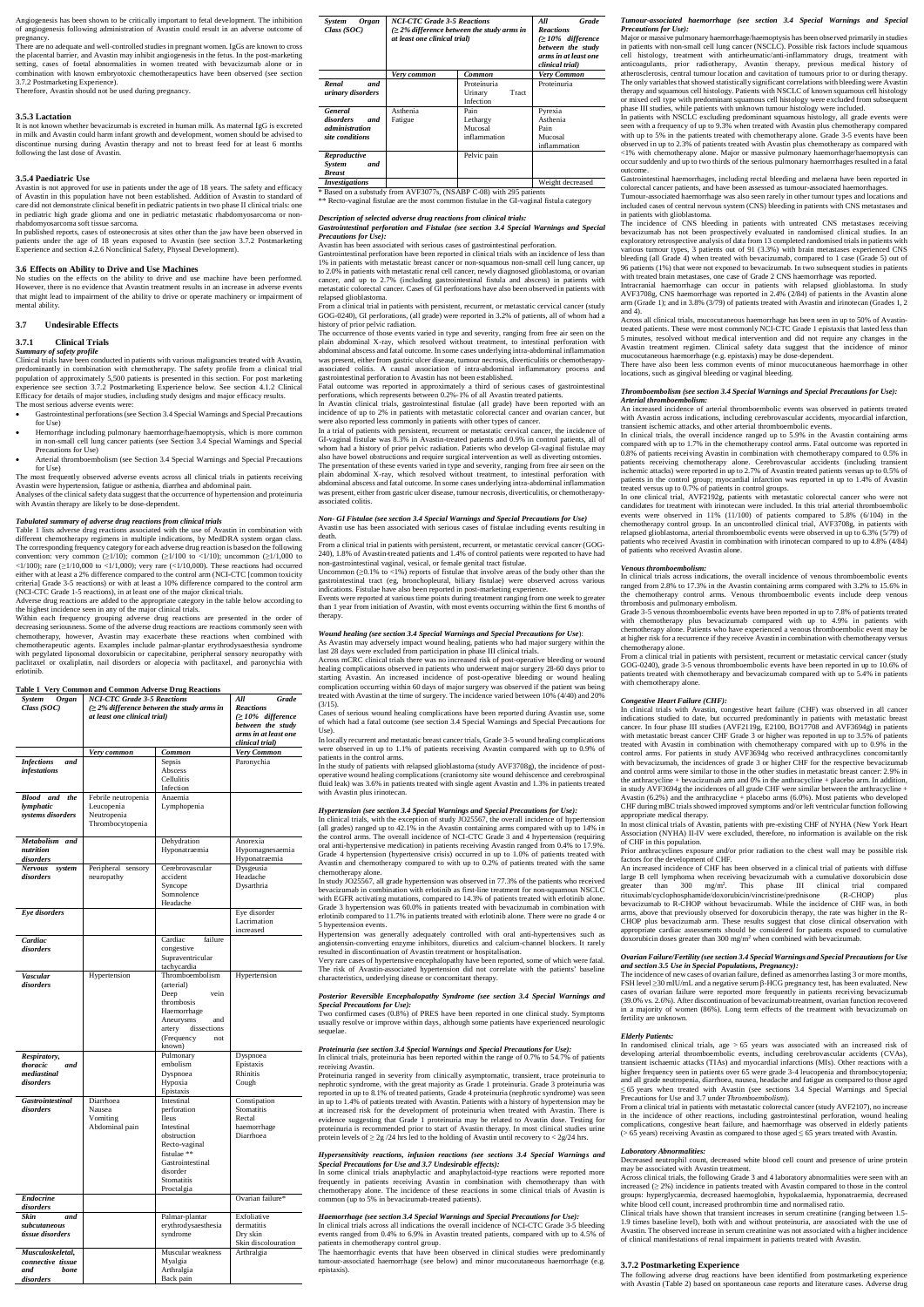reactions are listed according to system organ classes in MedDRA and the corresponding frequency category estimation for each adverse drug reaction is based on the following convention: very common  $(>1/10)$ ; common  $(>1/100)$  to  $<1/10$ ); uncommon  $(>1/1,000)$  to <1/100); rare ( $\geq$ 1/10,000 to <1/1,000); very rare (<1/10,000).

| <b>Adverse reactions</b>                                                                 | <b>Frequency Category</b> |
|------------------------------------------------------------------------------------------|---------------------------|
| <b>Infections and Infestations</b>                                                       |                           |
| Necrotising fasciitis $1, 2$                                                             | Rare                      |
| <b>Immune system disorders</b>                                                           |                           |
| Hypersensitivity <sup>3</sup>                                                            | Unknown                   |
| Infusion reactions <sup>3</sup>                                                          | Unknown                   |
| <b>Nervous system disorders</b>                                                          |                           |
| Hypertensive encephalopathy <sup>2,4</sup>                                               | Very rare                 |
| Posterior Reversible Encephalopathy Syndrome<br>(PRES) <sup>2</sup>                      | Rare                      |
| <b>Vascular Disorders</b>                                                                |                           |
| Renal Thrombotic Microangiopathy, clinically<br>manifested as proteinuria <sup>2,4</sup> | Unknown                   |
| Respiratory, thoracic and mediastinal disorders                                          |                           |
| Nasal septum perforation                                                                 | Unknown                   |
| Pulmonary hypertension                                                                   | Unknown                   |
| Dysphonia                                                                                | Common                    |
| <b>Gastrointestinal disorders</b>                                                        |                           |
| Gastrointestinal ulcer                                                                   | Unknown                   |
| <b>Hepatobiliary disorders</b>                                                           |                           |
| Gallbladder perforation                                                                  | Unknown                   |
| <b>Musculoskeletal and Connective Tissue disorders</b>                                   |                           |
| Osteonecrosis of the Jaw (ONJ) <sup>5</sup>                                              | Unknown                   |
| Osteonecrosis at sites other than the jaw <sup>6,7</sup>                                 | Unknown                   |
| Congenital, familial and genetic disorders                                               |                           |
| Foetal abnormalities <sup>8</sup>                                                        | Unknown                   |

section as neither CTC grade nor reporting rate were available from published data. 8 Cases have been observed in women treated with bevacizumab alone or in combination with known embryotoxic chemotherapeutics. See section 3.5.2 Use in Special Populations, **Pregnancy** 

1 Usually secondary to wound healing complications, gastrointestinal perforation or fistula formation

<sup>2</sup> See section 3.4. Special Warnings and Special Precautions for Use

3 The following are possible co-manifestations: dyspnoea/difficulty breathing, flushing/redness/rash, hypotension or hypertension, oxygen desaturation, chest pain, rigors and nausea/vomiting.

4 See section 3.8.1 Undesirable Effects, Clinical Trials <sup>5</sup> Cases of ONJ observed in Avastin-treated patients mainly in association with prior or concomitant use of bisphosphonates.

6 Cases observed in Avastin-treated pediatric patients. See section 3.5.4 Use in Special Populations, Pediatric Use.

7 Osteonecrosis observed in pediatric population in non-company clinical trials was identified through post-marketing surveillance and has therefore been added to the post-marketing

## *Description of selected adverse drug reactions from postmarketing experience Eye disorders (reported from unapproved intravitreal use)*

Infectious endophthalmitis (frequency not known; some cases leading to permanent blindness; one case reported extraocular extension of infection resulting in meningoencephalitis); Intraocular inflammation (some cases leading to permanent blindness; including a cluster of serious eye inflammation leading to blindness after compounding an anticancer chemotherapy product for intravenous administration) such as sterile endophthalmitis, uveitis, and vitritis; Retinal detachment (frequency not known); Retinal pigment epithelial tear (frequency not known); Intraocular pressure increased (frequency not known); Intraocular hemorrhage such as vitreous hemorrhage or retinal hemorrhage (frequency not known); Conjunctival hemorrhage (frequency not known).

An observational claims database study comparing unapproved intravitreal Avastin to an approved treatment in patients treated for wet age-related macular degeneration has reported an increased risk of intraocular inflammation for Avastin (adjusted HR: 1.82; 99% CI: 1.20, 2.76) (Incidence 0.46 events per 100 patients per year; comparator 0.26 events per 100 patients per year) as well as an increased risk for cataract surgery (adjusted HR: 1.11; 99% CI: 1.01, 1.23) (Incidence 6.33 events per 100 patients per year; comparator 5.64 events per 100 patients

per year). Following variable and non-validated methods in compounding, storage, and handling of Avastin, serious ocular adverse events (including infectious endophthalmitis and other ocular inflammatory conditions) affecting multiple patients have been reported.

## *Systemic Events (reported from unapproved intravitreal use)*

An observational claims database study comparing unapproved intravitreal Avastin to an approved treatment in patients treated for wet age-related macular degeneration has reported an increased risk of hemorrhagic stroke for Avastin (adjusted HR: 1.57; 99% CI: 1.04, 2.37) (Incidence 0.41 events per 100 patients per year; comparator 0.26 events per 100 patients per year) as well as an increased risk for overall mortality (adjusted HR: 1.11; 99% CI: 1.01, 1.23) (Incidence 6.03 events per 100 patients per year; comparator 5.51 events per 100 patients per year).

A second observational study found similar results for all-cause mortality. A randomized controlled clinical trial comparing unapproved Avastin to an approved treatment for patients with wet age-related macular degeneration has reported an increased risk of serious systemic adverse events for Avastin, most of which resulted in hospitalization (adjusted risk ratio 1.29; 95% CI: 1.01, 1.66) (Incidence 24.1%; comparator 19.0%).

## **3.8 Overdose**

The highest dose tested in humans (20 mg/kg of body weight, intravenous every 2 weeks) was associated with severe migraine in several patients.

## **3.9 Interactions with other Medical Products and other Forms of Interaction Effect of antineoplastic agents on bevacizumab pharmacokinetics**

No clinically relevant interaction of co-administered chemotherapy on Avastin pharmacokinetics was observed based on the results of population pharmacokinetic analyses. There was neither statistical significance nor clinically relevant differences in Avastin clearance in patients receiving Avastin monotherapy compared to patients receiving Avastin in combination with interferon alfa 2a, erlotinib or chemotherapies (IFL, 5-FU/LV, carboplatin-paclitaxel, capecitabine, doxorubicin or cisplatin/gemcitabine).

#### **Effect of bevacizumab on the pharmacokinetics of other antineoplastic agents**

No clinically relevant interaction of bevacizumab was observed on the pharmacokinetics of co-administered interferon alfa 2a, erlotinib (and its active metabolite OSI-420), or the contempt is interesting that the chemotherapies interests in the chemotherapies interests and its active metabolite SN38), capecitabine, oxaliplatin (as determined by measurement of free and total platinum), and cisplatin. Conclusions on the impact of bevacizumab on gemcitabine pharmacokinetics cannot be drawn.

## **Combination of bevacizumab and sunitinib malate**

In two clinical studies of metastatic renal cell carcinoma, microangiopathic haemolytic anaemia (MAHA) was reported in 7 of 19 patients treated with bevacizumab (10 mg/kg every two weeks) and sunitinib malate (50 mg daily) combination.

MAHA is a haemolytic disorder which can present with red cell fragmentation, anaemia, and thrombocytopenia. In addition, hypertension (including hypertensive crisis), elevated creatinine, and neurological symptoms were observed in some of these patients. All of these findings were reversible upon discontinuation of bevacizumab and sunitinib malate (see Hypertension, Proteinuria, PRES in section 3.4 Special Warnings and Special Precautions for use).

#### **Combination with platinum- or taxane-based therapies**

Increased rates of severe neutropenia, febrile neutropenia, or infection with or without severe neutropenia (including some fatalities) have been observed mainly in patients treated with platinum- or taxane-based therapies in the treatment of NSCLC and mBC.

#### **Radiotherapy**

Among the 110 patients randomized to Arm 3 (5-FU/LV + Avastin), the median overall survival was 18.3 months, median progression free survival was 8.8 months, overall response rate was 39% and median duration of response was 8.5 months.

The safety and efficacy of concomitant administration of radiotherapy and Avastin has not been established in other indications.

#### **EGFR monoclonal antibodies in combination with bevacizumab chemotherapy regimens**

No interaction studies have been performed. EGFR monoclonal antibodies should not be administered for the treatment of mCRC in combination with bevacizumab-containing chemotherapy. Results from the randomised phase III studies, PACCE and CAIRO-2, in patients with mCRC suggest that the use of anti-EGFR monoclonal antibodies panitumumab and cetuximab, respectively, in combination with bevacizumab plus chemotherapy, is

associated with decreased PFS and/or OS, and with increased toxicity compared with bevacizumab plus chemotherapy alone.

## **4. PHARMACOLOGICAL PROPERTIES AND EFFECTS 4.1 Pharmacodynamic Properties**

## **4.1.1 Mechanism of Action**

Avastin (bevacizumab) is a recombinant humanised monoclonal antibody that selectively binds to and neutralises the biologic activity of human vascular endothelial growth factor (VEGF). Bevacizumab contains human framework regions with the complementaritydetermining regions of a humanised murine antibody that binds to VEGF. Bevacizumab is produced by recombinant DNA technology in a Chinese Hamster ovary mammalian cell expression system and is purified by a process that includes specific viral inactivation and removal steps. Bevacizumab consists of 214 amino acids and has a molecular weight of approximately 149,000 daltons.

Avastin inhibits the binding of VEGF to its receptors, Flt-1 and KDR, on the surface of endothelial cells. Neutralising the biologic activity of VEGF reduces the vascularisation of tumours, thereby inhibiting tumour growth. Administration of bevacizumab or its parental murine antibody to xenotransplant models of cancer in nude mice resulted in extensive antitumour activity in human cancers, including colon, breast, pancreas and prostate. Metastatic disease progression was inhibited and microvascular permeability was reduced.

## **4.1.2 Clinical Efficacy**

## **Metastatic carcinoma of the colon or rectum (mCRC)**

The safety and efficacy of the recommended dose of Avastin (5 mg/kg of body weight every two weeks) in metastatic carcinoma of the colon or rectum were studied in three randomized, active-controlled clinical trials in combination with fluoropyrimidine-based first-line chemotherapy. Avastin was combined with two chemotherapy regimens:

- **AVF2107g**: A weekly schedule of irinotecan/bolus 5-fluorouracil/leucovorin (IFL regimen) for a total of 4 weeks of each 6 week cycle.
- **AVF0780g**: In combination with bolus 5-fluorouracil/leucovorin (5-FU/LV) for a total of 6 weeks of each 8 week cycle (Roswell Park regimen).
- **AVF2192g**: In combination with bolus 5-fluorouracil/leucovorin (5-FU/LV) for a total of 6 weeks of each 8 week-cycle (Roswell Park regimen) in patients who were not optimal candidates for first-line irinotecan treatment.

Three additional studies with Avastin have been conducted in mCRC patients: first-line (NO16966), second-line with no previous Avastin treatment (E3200), and second-line with previous Avastin treatment following disease progression in first-line (ML18147). In these studies, Avastin was administered at the following dosing regimens, in combination with FOLFOX-4 (5FU/LV/Oxaliplatin) and XELOX (Capecitabine/Oxaliplatin), and fluoroprymidine/irinotecan and fluoroprymidine/oxaliplatin:

• NO16966: Avastin 7.5 mg/kg of body weight every 3 weeks in combination with oral capecitabine and intravenous oxaliplatin (XELOX) or Avastin 5 mg/kg every 2 weeks in combination with leucovorin plus 5-fluorouracil bolus, followed by 5-fluorouracil infusion, with intravenous oxaliplatin (FOLFOX-4).

• E3200: Avastin 10 mg/kg of body weight every 2 weeks in combination with leucovorin and 5-fluorouracil bolus, followed by 5-fluorouracil infusion, with intravenous oxaliplatin (FOLFOX-4) in Avastin naïve patients.

• ML18147: Avastin 5.0 mg/kg of body weight every 2 weeks or Avastin 7.5 mg/kg of body weight every 3 weeks in combination with fluoropyrimidine/irinotecan or fluoropyrimidine/oxaliplatin in patients with disease progression following first-line treatment with Avastin. Use of irinotecan- or oxaliplatin-containing regimen was switched depending on first-line usage of either oxaliplatin or irinotecan.

**Avastin in Combination with Irinotecan, 5-Fluorouracil and Leucovorin (IFL) for First-Line Treatment of Metastatic Carcinoma of the Colon or Rectum (AVF2107g):** This was a phase III randomized, double-blind, active-controlled clinical trial evaluating Avastin in combination with IFL as first-line treatment for metastatic carcinoma of the colon or rectum. Eight hundred-thirteen patients were randomized to receive IFL + placebo (Arm 1) or IFL + Avastin (5 mg/kg every 2 weeks, Arm 2) (see Table 3). A third group of 110 patients received bolus 5-FU/LV + Avastin (Arm 3). Enrolment in Arm 3 was discontinued, as pre-specified, once safety of Avastin with the IFL regimen was established and considered acceptable. All treatments were continued until disease progression. The overall mean age was 59.4 years; 56.6% of patients had an ECOG performance status of 0, 43% had a value of 1 and 0.4% had a value of 2. 15.5% had received prior radiotherapy and 28.4% prior chemotherapy.

## **Table 3 Treatment Regimens in Study AVF2107g**

|                | Table $\beta$ Treatment Regnificity in Study AVI 21072            |                           |                                     |  |  |  |
|----------------|-------------------------------------------------------------------|---------------------------|-------------------------------------|--|--|--|
|                | <b>Treatment</b>                                                  | <b>Starting Dose</b>      | <b>Schedule</b>                     |  |  |  |
| Arm            | Irinotecan                                                        | $125 \text{ mg/m}^2$ i.v  | Given once weekly for 4 weeks every |  |  |  |
|                | 5-Fluorouracil                                                    | 500 mg/m <sup>2</sup> i.v | 6 weeks                             |  |  |  |
|                | Leucovorin                                                        | $20 \text{ mg/m}^2$ i.v   |                                     |  |  |  |
|                | Placebo                                                           | i.v                       | Every 2 weeks                       |  |  |  |
| Arm            | Irinotecan                                                        | $125 \text{ mg/m}^2$ i.v  | Given once weekly for 4 weeks every |  |  |  |
| $\mathfrak{D}$ | 5-Fluorouracil                                                    | 500 mg/m <sup>2</sup> i.v | 6 weeks                             |  |  |  |
|                | Leucovorin                                                        | $20 \text{ mg/m}^2$ i.v   |                                     |  |  |  |
|                | Avastin                                                           | $5$ mg/kg i.v             | Every 2 weeks                       |  |  |  |
| Arm            | 5-Fluorouracil                                                    | 500 mg/m <sup>2</sup> i.v | Given once weekly for 6 weeks every |  |  |  |
| 3              | Leucovorin                                                        | $500 \text{ mg/m}^2$ i.v  | 8 weeks                             |  |  |  |
|                | Avastin                                                           | $5$ mg/kg i.v.            | Every 2 weeks                       |  |  |  |
|                | 5-Fluorouracil: i.v. bolus injection immediately after leucovorin |                           |                                     |  |  |  |

*Leucovorin: i.v. bolus injection (over 1 – 2 minutes) immediately after each irinotecan dose*

The primary efficacy parameter of the trial was duration of survival. The addition of Avastin to IFL resulted in a statistically significant increase in overall survival (see Table 4 and Figure 1 for details). The clinical benefit of Avastin, as measured by overall survival, was seen in all pre-specified patient subgroups, including those defined by age, sex, performance status, location of primary tumour, number of organs involved, and duration of metastatic disease (see Figure 2).

The efficacy results of Avastin in combination with IFL-chemotherapy are displayed in Table 4 and Figure 1 (Kaplan Meier plot for duration of survival).

## **Table 4 Efficacy Results for Study AVF2107g**

|                                  | <b>AVF2107g</b>                                                            |                    |  |
|----------------------------------|----------------------------------------------------------------------------|--------------------|--|
|                                  | $A$ rm $1$                                                                 | Arm 2              |  |
|                                  | $(IFL + Placebo)$                                                          | $(IFL + Avastina)$ |  |
| Number of Patients               | 411                                                                        | 402                |  |
| <b>Overall Survival</b>          |                                                                            |                    |  |
| Median (months)                  | 15.6                                                                       | 20.3               |  |
| 95% confidence interval          | $14.29 - 16.99$                                                            | $18.46 - 24.18$    |  |
| Hazard ratio <sup>b</sup>        |                                                                            | 0.660              |  |
| p-value                          |                                                                            | 0.00004            |  |
| <b>Progression-Free Survival</b> |                                                                            |                    |  |
| Median (months)                  | 6.2                                                                        | 10.6               |  |
| Hazard ratio                     |                                                                            | 0.54               |  |
| p-value                          |                                                                            | < 0.00001          |  |
| <b>Overall Response Rate</b>     |                                                                            |                    |  |
| Rate (percent)                   | 34.8                                                                       | 44.8               |  |
| 95% confidence interval          | 30.2-39.6                                                                  | $39.9 - 49.8$      |  |
| p-value                          | 0.0036                                                                     |                    |  |
| <b>Duration of Response</b>      |                                                                            |                    |  |
| Median (months)                  | 7.1                                                                        | 10.4               |  |
| 25–75 percentile (months)        | $4.7 - 11.8$                                                               | $6.7 - 15.0$       |  |
|                                  | <sup>a</sup> 5 mg/kg every 2 weeks<br><sup>b</sup> Relative to control arm |                    |  |

## **Figure 1 Plot of Kaplan Meier Estimates for Survival in Study AVF2107g**

 $b^{\text{a}}$  5 mg/kg every 2 weeks<br>  $b^{\text{b}}$  10 mg/kg every 2 weeks



## **Figure 2 Duration of Survival by Baseline Risk Factor in Study AVF2107g**

|          |                                     |            |                       | Median (mo)           |                 |                                 |                   |
|----------|-------------------------------------|------------|-----------------------|-----------------------|-----------------|---------------------------------|-------------------|
|          | Baseline<br>Characteristic          | Total<br>n | bolus-IFL<br>+Placebo | bolus-IFL<br>+AVASTIN | Hazard<br>Ratio | <b>Hazard Ratio</b><br>(95% CI) |                   |
|          |                                     |            |                       |                       |                 | <b>AVASTIN</b><br>better        | Control<br>better |
| Age (yr) |                                     |            |                       |                       |                 |                                 |                   |
|          | < 40                                | 35         | 15.6                  | 22.8                  | 0.50            |                                 |                   |
|          | $40 - 64$                           | 507        | 15.8                  | 19.6                  | 0.71            |                                 |                   |
|          | $\geq 65$                           | 271        | 14.9                  | 24.2                  | 0.61            |                                 |                   |
| Sex      |                                     |            |                       |                       |                 |                                 |                   |
|          | Female                              | 328        | 15.7                  | 18.7                  | 0.73            |                                 |                   |
|          | Male                                | 485        | 15.4                  | 21.2                  | 0.64            |                                 |                   |
|          | <b>ECOG</b> performance status      |            |                       |                       |                 |                                 |                   |
|          | 0                                   | 461        | 17.9                  | 24.2                  | 0.66            |                                 |                   |
|          | $\geq$ 1                            | 352        | 12.1                  | 14.9                  | 0.69            |                                 |                   |
|          | Location of primary tumor           |            |                       |                       |                 |                                 |                   |
|          | Colon                               | 644        | 15.7                  | 19.5                  | 0.74            |                                 |                   |
|          | Rectum                              | 169        | 14.9                  | 24.2                  | 0.47            |                                 |                   |
|          | Number of metastatic disease sites  |            |                       |                       |                 |                                 |                   |
|          | 1                                   | 306        | 17.9                  | 20.5                  | 0.75            |                                 |                   |
|          | >1                                  | 507        | 14.6                  | 19.9                  | 0.62            |                                 |                   |
|          | Duration of metastatic disease (mo) |            |                       |                       |                 |                                 |                   |
|          | < 12                                | 760        | 15.7                  | 19.9                  | 0.71            |                                 |                   |
|          | $\geq$ 12                           | 53         | 14.7                  | 24.5                  | 0.29            |                                 |                   |
|          |                                     |            |                       |                       |                 | 0.2<br>0.5                      | ż                 |
|          |                                     |            |                       |                       |                 | Overall hazard                  |                   |
|          |                                     |            |                       |                       |                 |                                 |                   |

ratio=0.66  $CI = interval$ ; IFL = irinotecan/5-fluorouracil/leucovorin.

Hazard ratio < 1 indicates a lower hazard of death in the IFL + Avastin arm compared with the IFL + placebo arm. Size of circle is proportional to the number of patients in the subgroup. Confidence interval is indicated by the horizontal line.

#### **Avastin in Combination with 5-FU/LV Chemotherapy for the First-Line Treatment of Metastatic Carcinoma of the Colon or Rectum in patients who were not optimal candidates for first-line irinotecan treatment (AVF2192g):**

This was a phase II randomized, double-blind, active-controlled clinical trial investigating Avastin in combination with 5-FU/Leucovorin as first-line treatment for metastatic colorectal cancer in patients who were not optimal candidates for first-line irinotecan treatment. Patients had to be either more susceptible to irinotecan toxicity ( $\geq 65$  years, prior radiotherapy to pelvis or abdomen) or less likely to benefit from irinotecan treatment ( $PS \ge 1$ , baseline albumin < 3.5 g/dl) in order to be eligible for enrolment. One hundred and five patients were randomized to 5-FU/LV + placebo arm and 104 patients randomized to 5-FU/LV + Avastin (5 mg/kg every 2 weeks). All treatments were continued until disease progression. The overall age was 71 years; 28.2% of patients had an ECOG performance status of 0, 65.1% had a value of 1 and 6.7% had a value of 2. The addition of Avastin 5 mg/kg every two weeks to 5-FU/LV resulted in higher objective response rates, significantly longer progression-free survival, and a trend in longer survival, compared with 5-FU/LV chemotherapy alone (see Table 5). These efficacy data were consistent with the results observed in studies AVF2107g and AVF0780g.

## **Table 5 Treatment Regimens in Study AVF2192g**

|           | <b>Treatment</b>             | <b>Starting Dose</b>                                     | <b>Schedule</b>                                                                         |
|-----------|------------------------------|----------------------------------------------------------|-----------------------------------------------------------------------------------------|
| Arm       | 5-Fluorouracil<br>Leucovorin | 500 mg/m <sup>2</sup> i.v.<br>500 mg/m <sup>2</sup> i.v. | Given once weekly for 6 weeks of 8-<br>weeks cycle                                      |
|           | Placebo                      | 1.V.                                                     | Every 2 weeks                                                                           |
| Arm<br>2  | 5-Fluorouracil<br>Leucovorin | $500 \text{ mg/m}^2$ i.v.<br>500 mg/m <sup>2</sup> i.v.  | Given once weekly for 6 weeks of 8-<br>weeks cycle                                      |
|           | Avastin                      | $5$ mg/kg i.v.                                           | Every 2 weeks                                                                           |
| infusion. |                              |                                                          | 5-Fluorouracil: i.v. bolus (slow push) 1 hour after initiation of the 2-hour leucovorin |

Leucovorin: i.v. infusion over 2 hours.

## **Avastin in Combination with 5-FU/LV Chemotherapy for the First-Line Treatment of Metastatic Carcinoma of the Colon or Rectum (AVF0780g):**

This was a phase II randomized, active-controlled, open-labelled clinical trial investigating Avastin in combination with 5-FU/LV as first-line treatment of metastatic colorectal cancer. Seventy-one patients were randomized to receive bolus 5-FU/LV or 5-FU/LV + Avastin (5 mg/kg every 2 weeks). A third group of 33 patients received bolus 5-FU/LV + Avastin (10 mg/kg every 2 weeks). Patients were treated until disease progression. The primary endpoints of the trial were objective response rate and progression-free survival. The addition of 5mg/kg every two weeks of Avastin to 5-FU/LV resulted in higher objective response rates, longer progression-free survival, and a trend in longer survival, compared with 5-FU/LV chemotherapy alone (see Table 6). This efficacy data is consistent with the results from study AVF2107g.

The efficacy data from studies AVF0780g and AVF2192g investigating Avastin in combination with 5-FU/FA-chemotherapy are summarised in Table 6.

## **Table 6 Efficacy Results from Studies AVF0780g and AVF2192g**

|                                            | AVF 0780g       |                                     |                                     | <b>AVF 2192g</b>        |                         |
|--------------------------------------------|-----------------|-------------------------------------|-------------------------------------|-------------------------|-------------------------|
|                                            | <b>5- FU/LV</b> | 5-FU/LV<br>$+$ Avastin <sup>a</sup> | 5-FU/LV<br>$+$ Avastin <sup>b</sup> | $5$ -FU/LV +<br>placebo | $5$ -FU/LV +<br>Avastin |
| Number of Patients                         | 36              | 35                                  | 33                                  | 105                     | 104                     |
| <b>Overall Survival</b>                    |                 |                                     |                                     |                         |                         |
| Median (months)                            | 13.6            | 17.7                                | 15.2                                | 12.9                    | 16.6                    |
| Confidence<br>95%<br>Interval              |                 |                                     |                                     | 10.35<br>÷<br>16.95     | 13.63<br>19.32          |
| Hazard ratio <sup>c</sup>                  | $\sim$          | 0.52                                | 1.01                                |                         | 0.79                    |
| p-value                                    |                 | 0.073                               | 0.978                               |                         | 0.16                    |
| <b>Progression-Free</b><br><b>Survival</b> |                 |                                     |                                     |                         |                         |
| Median (months)                            | 5.2             | 9.0                                 | 7.2                                 | 5.5                     | 9.2                     |
| Hazard ratio                               |                 | 0.44                                | 0.69                                |                         | 0.5                     |
| p-value                                    | ÷               | 0.0049                              | 0.217                               |                         | 0.0002                  |
| <b>Overall Response</b><br>Rate            |                 |                                     |                                     |                         |                         |
| Rate (percent)                             | 16.7            | 40.0                                | 24.2                                | 15.2                    | 26                      |
| confidence<br>95%<br>interval              | $7.0 - 33.5$    | $24.4 - 57.8$                       | $11.7 - 42.6$                       | $9.2 - 23.9$            | $18.1 - 35.6$           |
| p-value                                    |                 | 0.029                               | 0.43                                |                         | 0.055                   |
| <b>Duration</b><br>of<br><b>Response</b>   |                 |                                     |                                     |                         |                         |
| Median (months)                            | <b>NR</b>       | 9.3                                 | 5.0                                 | 6.8                     | 9.2                     |
| $25-75$ percentile<br>(months)             | $5.5 - NR$      | $6.1 - NR$                          | $3.8 - 7.8$                         | $5.59 - 9.17$           | $5.88 - 13.01$          |

Relative to control arm

NR = Not reached

#### **NO16966**

This was a phase III randomised, double-blind (for bevacizumab), clinical trial investigating Avastin 7.5 mg/kg in combination with oral capecitabine and IV oxaliplatin (XELOX), administered on a 3-weekly schedule; or Avastin 5 mg/kg in combination with leucovorin with 5-fluorouracil bolus, followed by 5-fluorouracil infusional, with IV oxaliplatin (FOLFOX-4), administered on a 2-weekly schedule. The study contained two parts: an initial unblinded 2 arm part (Part I) in which patients were randomised to two different treatment groups (XELOX and FOLFOX-4) and a subsequent 2 x 2 factorial 4-arm part (Part II) in which patients were randomised to four treatment groups (XELOX + placebo, FOLFOX-4 + placebo, XELOX + Avastin, FOLFOX-4 + Avastin). In Part II, treatment assignment was double-blind with respect to Avastin.

Approximately 350 patients were randomised into each of the 4 study arms in the Part II of the trial.

## **Table 7 Treatment Regimens in Study N016966 (mCRC)**

|              | <b>Treatment</b> | <b>Starting Dose</b>            | <b>Schedule</b>                   |
|--------------|------------------|---------------------------------|-----------------------------------|
| FOLFOX-4     | Oxaliplatin      | $85 \text{ mg/m}^2$ IV 2 h      | Oxaliplatin on Day 1              |
| or           | Leucovorin       | $200 \text{ mg/m}^2$ IV 2 h     | Leucovorin on Day 1 and 2         |
| FOLFOX-4     | 5-Fluorouracil   | 400 mg/m <sup>2</sup> IV bolus, | 5-fluorouracil IV bolus/infusion. |
|              |                  | 600 mg/m <sup>2</sup> IV 22 h   | each on Days 1 and 2              |
| Avastin      | Placebo<br>or    | 5 mg/kg IV 30-90 min            | Day 1, prior to FOLFOX-4, every 2 |
|              | Avastin          |                                 | weeks                             |
| <b>XELOX</b> | Oxaliplatin      | $130 \text{ mg/m}^2$ IV 2 h     | Oxaliplatin on Day 1              |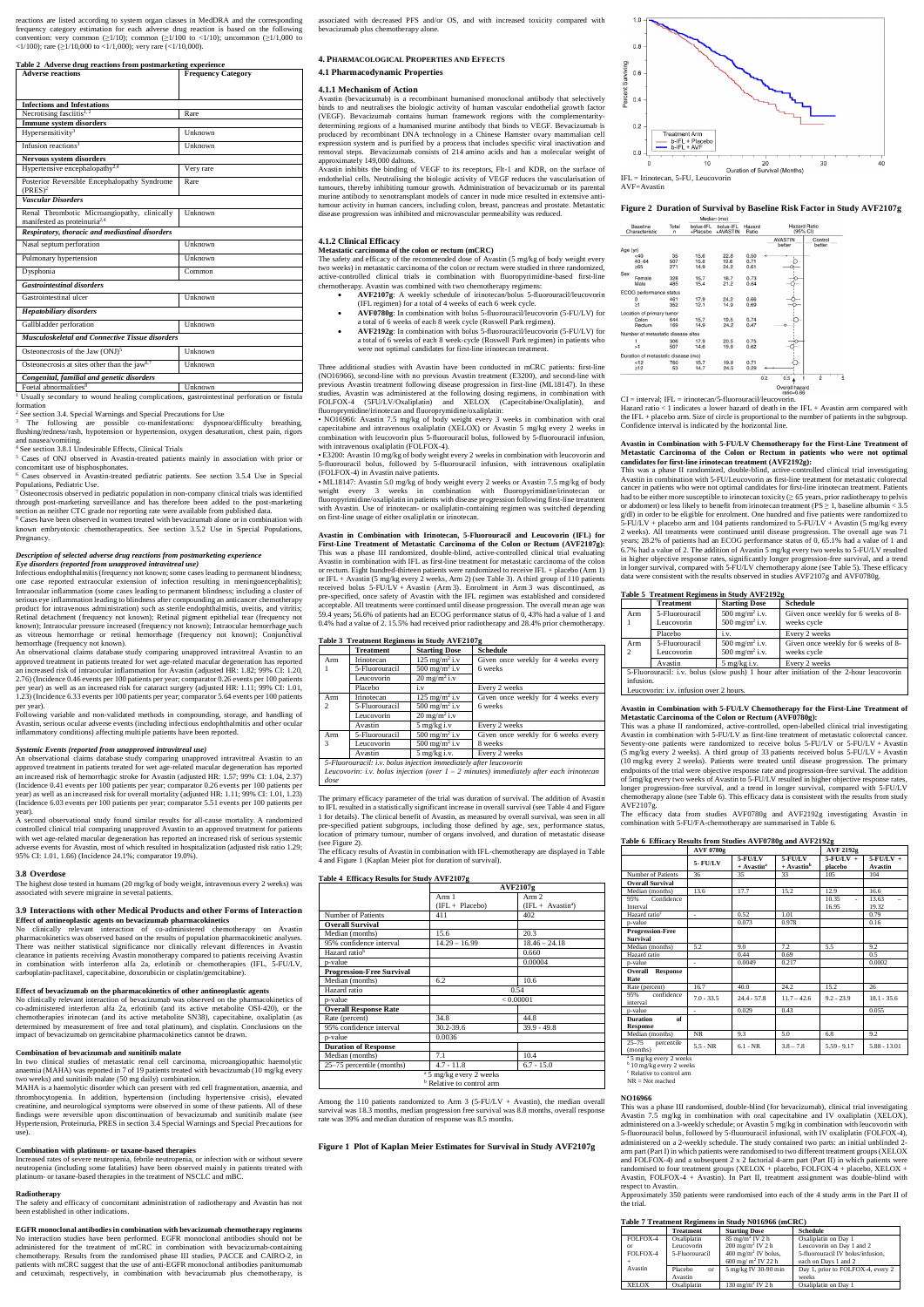| $\alpha$<br>$XEI OX+$ | Capecitabine                                                    | $1000 \,\mathrm{mg/m^2}$ oral bid | Capecitabine oral bid for 2 weeks<br>(followed by 1 week off treatment) |  |  |
|-----------------------|-----------------------------------------------------------------|-----------------------------------|-------------------------------------------------------------------------|--|--|
| Avastin               | Placebo<br>or                                                   | 7.5 mg/kg IV 30-90                | Day 1, prior to XELOX, q 3 weeks                                        |  |  |
|                       | Avastin                                                         | mm                                |                                                                         |  |  |
|                       | 5-Fluorouracil: IV bolus injection immediately after leucovorin |                                   |                                                                         |  |  |

The primary efficacy parameter of the trial was the duration of progression-free survival. In this study, there were two primary objectives: to show that XELOX was non-inferior to FOLFOX-4 and to show that Avastin in combination with FOLFOX-4 or XELOX chemotherapy was superior to chemotherapy alone. Both co-primary objectives were met: i) Non-inferiority of the XELOX-containing arms compared with the FOLFOX-4-containing

arms in the overall comparison was demonstrated in terms of progression-free survival and overall survival in the eligible per-protocol population.

ii) Superiority of the Avastin-containing arms versus the chemotherapy alone arms in the overall comparison was demonstrated in terms of progression-free survival in the ITT population (Table 8)

In the FOLFOX treatment subgroup, the median PFS was 8.6 months in placebo and 9.4 months in bevacizumab treated patients,  $HR = 0.89, 97.5\%$  CI = [0.73 ; 1.08]; p-value = 0.1871, the corresponding results in the XELOX treatment subgroup being 7.4 vs. 9.3 months,  $HR = 0.77, 97.5\% \text{ CI} = [0.63; 0.94]; \text{p-value} = 0.0026.$ 

The median overall survival was 20.3 months in placebo and 21.2 months in bevacizumab treated patients in the FOLFOX treatment subgroup, HR=0.94, 97.5% CI =  $[0.75; 1.16]$ ; pvalue = 0.4937, the corresponding results in the XELOX, treatment subgroup being 19.2 vs. 21.4 months,  $HR = 0.84$ , 97.5%  $CI = [0.68; 1.04]$ ; p-value = 0.0698.

Secondary PFS analyses, based on 'on-treatment'-based response assessments, confirmed the significantly superior clinical benefit for patients treated with Avastin (analyses shown in Table 8), consistent with the statistically significant benefit observed in the pooled analysis.

# **Table 8 Key efficacy results for the superiority analysis (ITT population, Study NO16966)**

| <b>Endpoint (months)</b>                        | <b>FOLFOX-4</b><br>or<br><b>XELOX</b><br>$+$ Placebo (n=701) | <b>FOLFOX-4</b><br>or<br>XELOX<br><b>Bevacizumab</b><br>$(n=699)$ | P Value  |
|-------------------------------------------------|--------------------------------------------------------------|-------------------------------------------------------------------|----------|
| Primary endpoint                                |                                                              |                                                                   |          |
| Median PFS**                                    | 8.0                                                          | 9.4                                                               | 0.0023   |
| Hazard ratio (97.5%<br>CD <sup>a</sup>          | $0.83(0.72 - 0.95)$                                          |                                                                   |          |
| Secondary endpoints                             |                                                              |                                                                   |          |
| Median PFS<br>(on<br>treatment)**               | 7.9                                                          | 10.4                                                              | < 0.0001 |
| Hazard ratio (97.5%<br>CI)                      | $0.63(0.52-0.75)$                                            |                                                                   |          |
| Overall response rate<br>(Invest. Assessment)** | 49.2%.                                                       | 46.5%                                                             |          |
| Median<br>overall<br>survival*                  | 19.9                                                         | 21.2                                                              | 0.0769   |
| Hazard ratio (97.5% CI)                         | $0.89(0.76-1.03)$                                            |                                                                   |          |

\* Overall survival analysis at clinical cut-off 31 January 2007 \*\* Primary analysis at clinical cut-off 31 January 2006

<sup>a</sup> relative to control arm

a 10 mg/kg every 2 weeks **b** Relative to control arm

No significant difference was observed in the duration of overall survival betwe who received Avastin monotherapy compared to patients treated with FOLFOX-4. Progression-free survival and objective response rate were inferior in the Avastin monotherapy arm compared to the FOLFOX-4 arm.

#### **ECOG E3200**

This was a phase III randomised, active-controlled, open-label study investigating Avastin 10 mg/kg in combination with leucovorin with 5-fluorouracil bolus and then 5-fluorouracil infusional, with IV oxaliplatin (FOLFOX-4), administered on a 2-weekly schedule in previously-treated patients (second line) with advanced colorectal cancer. In the chemotherapy arms, the FOLFOX-4 regimen used the same doses and schedule as shown in Table 7 for Study NO16966.

Statistically significant improvements in progression-free survival were also observed. Objective response rate was low in both treatment arms and did not meet statistical significance

The primary efficacy parameter of the trial was overall survival, defined as the time from randomization to death from any cause. Eight hundred and twenty-nine patients were randomised (292 FOLFOX-4, 293 Avastin + FOLFOX-4 and 244 Avastin monotherapy). The addition of Avastin to FOLFOX-4 resulted in a statistically significant prolongation of survival. Statistically significant improvements in progression-free survival and objective response rate were also observed (see Table 9).

## **Table 9 Efficacy Results for Study E3200**

|                                  | E3200                         |                                 |  |
|----------------------------------|-------------------------------|---------------------------------|--|
|                                  | FOLFOX-4                      | FOLFOX-4 + Avastin <sup>a</sup> |  |
| Number of Patients               | 292                           | 293                             |  |
| <b>Overall Survival</b>          |                               |                                 |  |
| Median (months)                  | 10.8                          | 13.0                            |  |
| 95% confidence interval          | $10.12 - 11.86$               | $12.09 - 14.03$                 |  |
| Hazard ratio <sup>b</sup>        | $0.751$ (p-value = 0.0012)    |                                 |  |
| <b>Progression-Free Survival</b> |                               |                                 |  |
| Median (months)                  | 4.5                           | 7.5                             |  |
| Hazard ratio                     | $0.518$ (p-value $< 0.0001$ ) |                                 |  |
| <b>Objective Response Rate</b>   |                               |                                 |  |
| Rate                             | 8.6%                          | 22.2%                           |  |
|                                  | $(p-value < 0.0001)$          |                                 |  |

The benefit of Avastin re-treatment in metastatic colorectal cancer patients who were exposed to Avastin in previous therapies has not been addressed in randomized clinical trials.

#### **ML18147**

This was a Phase III randomized, controlled, open-label trial investigating Avastin 5.0 mg/kg every 2 weeks or 7.5 mg/kg every 3 weeks in combination with fluoropyrimidine-based chemotherapy versus fluoropyrimidine-based chemotherapy alone in patients with mCRC who have progressed on a firstline Avastin-containing regimen.

Patients with histologically confirmed mCRC and disease progression were randomized 1:1 within 3 months after discontinuation of Avastin first-line therapy to receive<br>fluoropyrimidine/oxaliplatin or fluoropyrimidine/irinotecan-based chemotherapy fluoropyrimidine/oxaliplatin or fluoropyrimidine/irinotecan-based (chemotherapy switched depending on first-line chemotherapy) with or without Avastin. Treatment was given until progressive disease or unacceptable toxicity. The primary outcome measure was overall survival defined as the time from randomization until death from any cause.

A total of 820 patients were randomized. The addition of Avastin to fluoropyrimidine-based chemotherapy resulted in a statistically significant prolongation of survival in patients with mCRC who have progressed on a first-line Avastin-containing regimen  $(ITT = 819)$  (see Table 10).

## **Table 10 Efficacy Results for Study ML18147**

|                                                      |                                                                                               | ML18147                                                                                                             |
|------------------------------------------------------|-----------------------------------------------------------------------------------------------|---------------------------------------------------------------------------------------------------------------------|
|                                                      | fluoropyrimidine/irinotecan<br>$\alpha$<br>fluoropyrimidine/oxaliplatin<br>based chemotherapy | fluoropyrimidine/irinotecan<br>or<br>fluoropyrimidine/oxaliplatin<br>based chemotherapy<br>$+$ Avastin <sup>a</sup> |
| Number of Patients                                   | 410                                                                                           | 409                                                                                                                 |
| <b>Overall Survival</b>                              |                                                                                               |                                                                                                                     |
| Median (months)                                      | 9.8                                                                                           | 11.2                                                                                                                |
| confidence<br>95%<br>interval                        | $9 - 11$                                                                                      | $10-12$                                                                                                             |
| Hazard ratio                                         | 0.81<br>$(p-value = 0.0062)$                                                                  |                                                                                                                     |
| <b>Progression-Free</b><br><b>Survival</b>           |                                                                                               |                                                                                                                     |
| Median (months)                                      | 4.1                                                                                           | 5.7                                                                                                                 |
| Hazard ratio                                         | 0.68<br>$(p-value < 0.0001)$                                                                  |                                                                                                                     |
| <b>Objective</b><br><b>Response</b><br>Rate<br>(ORR) |                                                                                               |                                                                                                                     |
| Rate                                                 | 3.9%                                                                                          | 5.4 %                                                                                                               |
|                                                      | $(p-value = 0.3113)$                                                                          |                                                                                                                     |

 $a$  1000 mg/m<sup>2</sup> oral twice daily for 14 days administered every 3 weeks <sup>b</sup> Stratified analysis included all progression and death events except those where non-protocol therapy (NPT) was initiated prior to documented progression; data from those patients were censored at the last tumor assessment prior to starting NPT.

a 2.5 mg/kg/week

#### **Metastatic breast cancer (mBC)**

Study E2100 was an open-label, randomised, active controlled, multicentre clinical trial evaluating Avastin in combination with paclitaxel for locally recurrent or metastatic breast cancer in patients who had not previously received chemotherapy for locally recurrent and metastatic disease. Patients were randomised to paclitaxel alone (90 mg/m<sup>2</sup> IV over 1 hour once weekly for three out of four weeks) or in combination with Avastin (10 mg/kg IV infusion

Patients were randomized to platinum-based chemotherapy (paclitaxel 200 mg/m<sup>2</sup> and carboplatin AUC = 6.0, both by IV infusion) (PC) on day 1 of every 3-week cycle for up to 6 cycles or PC in combination with Avastin at a dose of 15 mg/kg IV infusion day 1 of every 3 week cycle. After completion of six cycles of carboplatin-paclitaxel chemotherapy or upon premature discontinuation of chemotherapy, patients on the Avastin + carboplatin–paclitaxel arm continued to receive Avastin as a single agent every 3 weeks until disease progression. 878 patients were randomised to the two arms.

every two weeks). Prior hormonal therapy for the treatment of metastatic disease was allowed. Adjuvant taxane therapy was allowed only if it was completed at least 12 months prior to study entry. Of the 722 patients in the study, the majority of patients had HER2-negative disease (90%), with a small number of patients with unknown (8%) or confirmed HER2-positive status (2%), who had previously been treated with or were considered unsuitable for trastuzumab therapy. Furthermore, 65% of patients had received adjuvant chemotherapy including 19% prior taxanes and 49% prior anthracyclines. Patients with central nervous system metastasis, including previously treated or resected brain lesions, were excluded.

In Study E2100, patients were treated until disease progression. In situations where early discontinuation of chemotherapy was required, treatment with Avastin as a single agent continued until disease progression. The patient characteristics were similar across the study arms. The primary endpoint was progression free survival (PFS), as assessed by investigators. In addition, an independent review of the primary endpoint was also conducted. The results of this study are presented in Table 11.

Patients were randomised to platinum-based chemotherapy, cisplatin 80 mg/m<sup>2</sup> i.v. infusion on day 1 and gemcitabine  $1250 \text{ mg/m}^2$  i.v. infusion on days 1 and 8 of every 3-week cycle for up to 6 cycles (CG) with placebo or CG with Avastin at a dose of 7.5 or 15 mg/kg IV infusion day 1 of every 3-week cycle. In the Avastin-containing arms, patients could receive Avastin as a single-agent every 3 weeks until disease progression or unacceptable toxicity. Study results show that 94% (277 / 296) of eligible patients went on to receive single agent bevacizumab at cycle 7. A high proportion of patients (approximately 62%) went on to receive a variety of non-protocol specified anti-cancer therapies, which may have impacted the analysis of overall survival.

|  |  |  | Table 11 Study E2100 Efficacy Results: Eligible Patients |
|--|--|--|----------------------------------------------------------|
|  |  |  |                                                          |

| <b>Progression-free survival</b>          |                                |                                                              |                            |                                 |  |
|-------------------------------------------|--------------------------------|--------------------------------------------------------------|----------------------------|---------------------------------|--|
|                                           |                                | Investigator Assessment*                                     | <b>IRF</b> Assessment      |                                 |  |
|                                           | Paclitaxel<br>$(n=354)$        | Paclitaxel/Avastin<br>$(n=368)$                              | Paclitaxel<br>$(n=354)$    | Paclitaxel/Avastin<br>$(n=368)$ |  |
| Median<br><b>PFS</b><br>(months)          | 5.8                            | 11.4                                                         | 5.8                        | 11.3                            |  |
| HR (95% CI)                               | 0.421(0.343:0.516)             |                                                              | 0.483(0.385:0.607)         |                                 |  |
| p-value                                   | < 0.0001                       |                                                              | < 0.0001                   |                                 |  |
|                                           |                                | <b>Response rates</b> (for patients with measurable disease) |                            |                                 |  |
|                                           | <b>Investigator Assessment</b> |                                                              | <b>IRF</b> Assessment      |                                 |  |
|                                           | Paclitaxel                     | Paclitaxel/                                                  | Paclitaxel                 | Paclitaxel/                     |  |
|                                           | $(n=273)$                      | Avastin<br>$(n=252)$                                         | $(n=243)$                  | Avastin<br>$(n=229)$            |  |
| with<br>%<br>pts<br>objective<br>response | 23.4                           | 48.0                                                         | 22.2                       | 49.8                            |  |
| p-value                                   | < 0.0001                       |                                                              | < 0.0001                   |                                 |  |
| *<br>primary analysis                     |                                |                                                              |                            |                                 |  |
| <b>Overall Survival</b>                   |                                |                                                              |                            |                                 |  |
| Paclitaxel $(n=354)$                      |                                |                                                              | Paclitaxel/Avastin (n=368) |                                 |  |
| Median OS (months)                        | 24.8                           |                                                              | 26.5                       |                                 |  |
| HR (95% CI)                               |                                | 0.869(0.722; 1.046)                                          |                            |                                 |  |
| p-value                                   | 0.1374                         |                                                              |                            |                                 |  |

**AVF3694g** Study AVF3694g was a Phase III, multicentre, randomised, placebo-controlled trial designed to evaluate the efficacy and safety of Avastin in combination with chemotherapy compared to chemotherapy plus placebo as first-line treatment for patients with HER2-negative metastatic or locally recurrent breast cancer.

Chemotherapy was chosen at the investigator's discretion prior to randomization in a 2:1 ratio to receive either chemotherapy plus Avastin or chemotherapy plus placebo. The choices of chemotherapy included capecitabine, taxane (protein-bound paclitaxel, docetaxel), and anthracycline-based agents (doxorubicin/ cyclophosphamide, epirubicin/ cyclophosphamide, 5-fluorouracil/ doxorubicin/ cyclophosphamide, 5-fluorouracil/epirubicin/cyclophosphamide) given every three weeks (q3w). Avastin or placebo was administered at a dose of 15 mg/kg q3w.

This study included a blinded treatment phase, an optional open-label post-progression phase, and a survival follow-up phase. During the blinded treatment phase, patients received chemotherapy and study drug (Avastin or placebo) every 3 weeks until disease progression, treatment-limiting toxicity, or death. On documented disease progression, patients who entered the optional open-label phase could receive open-label Avastin together with a widerange of second line therapies.

> Patients were randomized to CP (carboplatin AUC = 6.0 and paclitaxel 175 mg/m<sup>2</sup>, both by IV infusion) on day 1 of every 3-week cycle for up to 6 cycles or CP in combination with bevacizumab at a dose of 15 mg/kg IV infusion on day 1 of every 3-week cycle. After completion of six cycles of CP chemotherapy or upon premature discontinuation of chemotherapy, patients were to continue to receive bevacizumab or placebo as a single agent every 3 weeks until disease progression or unacceptable toxicity.

Statistical analyses were performed independently for 1) patients who received capecitabine in combination with Avastin or placebo; 2) patients who received taxane-based or anthracycline-based chemotherapy in combination with Avastin or placebo. The primary endpoint of the study was PFS by investigator assessment. In addition, the primary endpoint was also assessed by an independent review committee (IRC).

The results of this study from the final protocol defined analyses for progression free survival and response rates for the independently powered capecitabine cohort of Study AVF3694g are presented in Table 12. Results from an exploratory overall survival analysis which include an additional 7 months of follow-up (approximately 46% of patients had died) are also presented. The percentage of patients who received Avastin in the open-label phase was 62.1% in the capecitabine + placebo arm and 49.9% in the capecitabine + Avastin arm.

|                    |  | Table 12 Efficacy results for study AVF3694g: - Capecitabine <sup>a</sup> and Avastin/Placebo |
|--------------------|--|-----------------------------------------------------------------------------------------------|
| (Cap + Avastin/PI) |  |                                                                                               |

| Progression-free survival <sup>b</sup>                            |                                |               |                       |                         |
|-------------------------------------------------------------------|--------------------------------|---------------|-----------------------|-------------------------|
|                                                                   | <b>Investigator Assessment</b> |               | <b>IRC</b> Assessment |                         |
|                                                                   | $Cap + Pl$                     | Cap<br>$^{+}$ | $Cap + Pl$            | Cap<br>$^{+}$           |
|                                                                   | $(n=206)$                      | Avastin       | $(n=206)$             | Avastin                 |
|                                                                   |                                | $(n=409)$     |                       | $(n=409)$               |
| Median PFS (months)                                               | 5.7                            | 8.6           | 6.2                   | 9.8                     |
| Hazard ratio vs placebo arm<br>(95% CI)                           | 0.69(0.56; 0.84)               |               | 0.68(0.54; 0.86)      |                         |
| p-value                                                           | 0.0002                         |               | 0.0011                |                         |
| Response rate (for patients with measurable disease) <sup>b</sup> |                                |               |                       |                         |
|                                                                   | $Cap + Pl (n=161)$             |               |                       | $Cap + Avastin (n=325)$ |
| % pts with objective response                                     | 23.6                           |               | 35.4                  |                         |
| p-value                                                           | 0.0097                         |               |                       |                         |
| Overall survival <sup>b</sup>                                     |                                |               |                       |                         |
| HR (95% CI)                                                       | 0.88(0.69, 1.13)               |               |                       |                         |

p-value (exploratory) 0.33

An unstratified analysis of PFS (investigator assessed) was performed that did not censor for non-protocol therapy prior to disease progression. The results of these analyses were very similar to the primary PFS results.

## **Non-small cell lung cancer (NSCLC)**

The safety and efficacy of Avastin, in addition to platinum-based chemotherapy, in the firstline treatment of patients with non-squamous non-small cell lung cancer (NSCLC), was investigated in studies E4599 and BO17704. An overall survival benefit has been demonstrated in study E4599 with a 15 mg/kg/q3wk dose of bevacizumab. Study BO17704 has demonstrated that both 7.5 mg/kg/q3wk and 15 mg/kg/q3wk bevacizumab doses increase progression free survival and response rate. Due to the short duration of follow-up in study BO17704 no conclusions can be drawn regarding a benefit in overall survival.

E4599 was an open-label, randomised, active-controlled, multicentre clinical trial evaluating Avastin as first-line treatment of patients with locally advanced (stage IIIb with malignant pleural effusion), metastatic or recurrent NSCLC other than predominantly squamous cell

histology.

During the study, of the patients who received trial treatment, 32.2% (136/422) of patients received 7-12 administrations of Avastin and 21.1% (89/422) of patients received 13 or more administrations of Avastin.

The primary endpoint was duration of survival. Results are presented in Table 13.

**Table 13 Efficacy results for study E4599**

|                  | Arm 1<br>Carboplatin/<br>Paclitaxel | $A$ rm $2$<br>Carboplatin/ Paclitaxel + Avastin 15 mg/kg<br>q 3 weeks |
|------------------|-------------------------------------|-----------------------------------------------------------------------|
| of<br>Number     | 444                                 | 434                                                                   |
| Patients         |                                     |                                                                       |
| Overall Survival |                                     |                                                                       |
| Median (months)  | 10.3                                | 12.3                                                                  |
| Hazard ratio     |                                     | $0.80$ (p=0.003) 95% CI (0.69, 0.93)                                  |
| Progression-Free |                                     |                                                                       |
| Survival         |                                     |                                                                       |
| Median (months)  | 4.8                                 | 6.4                                                                   |
| Hazard ratio     |                                     | $0.65$ (p<0.0001) 95% CI (0.56, 0.76)                                 |
| Overall Response |                                     |                                                                       |
| Rate             |                                     |                                                                       |
| Rate (percent)   | 12.9                                | $29.0$ (p $< 0.0001$ )                                                |

In an exploratory analysis, the extent of Avastin benefit on overall survival was less pronounced in the subgroup of patients who did not have adenocarcinoma histology.

Study BO17704 was a randomised, double-blind phase III study of Avastin in addition to cisplatin and gemcitabine versus placebo, cisplatin and gemcitabine in patients with locally

advanced (stage IIIb with supraclavicular lymph node metastases or with malignant pleural or pericardial effusion), metastatic or recurrent non-squamous NSCLC, who had not received prior chemotherapy. The primary endpoint was progression free survival (PFS); secondary endpoints for the study included the duration of overall survival.

The efficacy results are presented in Table 14. **Table 14 Efficacy results for study BO17704**

| 1 avie 14                                    | <b>EHICACY FESURES FOR SUIGY DUTY/U4</b>      |                                                                                    |                                                                                        |  |  |
|----------------------------------------------|-----------------------------------------------|------------------------------------------------------------------------------------|----------------------------------------------------------------------------------------|--|--|
|                                              | <b>Cisplatin</b><br>/Gemcitabine<br>+ placebo | Cisplatin/<br>Gemcitabine<br>$^{+}$<br>Avastin<br>$7.5 \text{ mg/kg}$<br>q 3 weeks | Cisplatin/ Gemcitabine<br>Avastin<br>$\overline{+}$<br>$15 \text{ mg/kg}$<br>q 3 weeks |  |  |
| of<br>Number                                 | 347                                           | 345                                                                                | 351                                                                                    |  |  |
| Patients                                     |                                               |                                                                                    |                                                                                        |  |  |
| <b>Progression-Free Survival</b>             |                                               |                                                                                    |                                                                                        |  |  |
| Median (months)                              | 6.1                                           | 6.7 ( $p = 0.0026$ )                                                               | 6.5 ( $p = 0.0301$ )                                                                   |  |  |
| Hazard ratio                                 |                                               | $0.75$ [0.62;0.91]                                                                 | $0.82$ [0.68;0.98]                                                                     |  |  |
| Overall<br><b>Best</b>                       | 20.1%                                         | 34.1%                                                                              | 30.4%                                                                                  |  |  |
| Response Rate <sup>a</sup>                   |                                               | (p < 0.0001)                                                                       | $(p=0.0023)$                                                                           |  |  |
| patients with measurable disease at baseline |                                               |                                                                                    |                                                                                        |  |  |
| <b>Overall Survival</b>                      |                                               |                                                                                    |                                                                                        |  |  |
| Median (months)                              | 13.1                                          | 13.6 ( $p = 0.4203$ )                                                              | $13.4(p = 0.7613)$                                                                     |  |  |
| Hazard ratio                                 |                                               | $0.93$ [0.78; 1.11]                                                                | 1.03 [0.86, 1.23]                                                                      |  |  |

#### **JO25567**

Study JO25567 was a randomized, open-label, multi-center Phase II study conducted in Japan to evaluate the efficacy and safety of bevacizumab used in addition to erlotinib in patients with non-squamous NSCLC with EGFR activating mutations who had not received prior systemic therapy for Stage IIIB/IV or recurrent disease.

The primary endpoint was progression-free survival (PFS) based on independent review assessment. Secondary endpoints included overall survival, response rate, disease control rate, duration of response, safety and Health Related Quality of Life based on the FACT-L (Functional Assessment of Cancer Therapy for Patients with Lung Cancer) questionnaire. EGFR mutation status was determined for each patient prior to patient screening and 154 patients were randomised to receive either erlotinib + bevacizumab [erlotinib 150 mg oral daily + bevacizumab (15 mg/kg IV every 3 weeks)] or erlotinib monotherapy (150 mg oral daily until disease progression (PD) or unacceptable toxicity. In the absence of PD, discontinuation of one component of study treatment in the erlotinib + bevacizumab arm did not lead to discontinuation of the other component of study treatment as specified in the study

protocol.

The efficacy results of the study are presented in table 15.

## **Table 15 Efficacy results for study JO25567**

|                                      | <b>Erlotinib</b>    | Erlotinib + Bevacizumab |
|--------------------------------------|---------------------|-------------------------|
|                                      | $N = 77^{#}$        | $N = 75^{#}$            |
| $PFS^{\wedge}$ (months)              |                     |                         |
| Median                               | 9.7                 | 16.0                    |
| HR (95% CI)                          | 0.54(0.36; 0.79)    |                         |
| p-value                              | 0.0015              |                         |
| <b>Overall Response Rate</b>         |                     |                         |
| Rate                                 | 63.6%               | 69.3%                   |
| p-value                              | 0.4951              |                         |
| <b>Duration of Response</b> (months) |                     |                         |
| Median                               | 9.3                 | 13.3                    |
| HR (95% CI)                          | 0.68(0.43; 1.10)    |                         |
| p-value                              | 0.118               |                         |
| <b>Disease Control Rate</b>          |                     |                         |
| Rate                                 | 88.3%               | 98.7%                   |
| p-value                              | 0.0177              |                         |
| <b>Overall Survival*</b> (months)    |                     |                         |
| Median                               | NR.                 | <b>NR</b>               |
| HR (95% CI)                          | $1.04(0.61 - 1.77)$ |                         |
| p-value                              | 0.8926              |                         |

# A total of 154 patients were randomized. However two of the randomized patient discontinued the study before receiving any study treatment

^ blinded independent review (protocol-defined primary analysis)

\* Exploratory analysis; OS updated analysis at clinical cut-off on Nov 2014, approx. 35%

patient had died and OS is therefore considered immature. CI, confidence interval; HR, Hazard ratio from unstratified Cox regression analysis; NR, not reached:

In the open label study JO25567, Health Related Quality of life (HRQoL) was assessed by the FACT-L total and trial outcome index (TOI) scores and lung cancer symptoms, as assessed by the FACT-L lung cancer symptom subscale (LCS). During the progression-free time, mean baseline FACT-L scores were maintained in both treatment arms. There were no clinically meaningful differences in the FACT-L HRQoL observed between the two treatment arms. Of note, patients in the erlotinib + bevacizumab arm were treated for a longer duration and received intravenous administration of bevacizumab as opposed to oral erlotinib monotherapy in the control arm.

#### **YO25404 (BEYOND)**

Study YO25404 was a randomized, double-blind, placebo-controlled, multicenter Phase III study of bevacizumab used in addition to carboplatin and paclitaxel (CP) chemotherapy in Chinese patients with unresectable, advanced, metastatic or recurrent non-squamous NSCLC who had not received prior chemotherapy for advanced disease. The primary endpoint was progression free survival, secondary endpoints for the study included overall survival and objective response.

Study results show that 78% (107/138) of patients in the bevacizumab-containing treatment arm went on to receive single agent bevacizumab at cycle 7, and 57% (78/138) of patients in the placebo-containing arm went on to receive single agent placebo at cycle 7. The efficacy results are presented in Table 16.

## **Table 16 Efficacy Results for study YO25404**

|                                                                 | Arm 1                                           | $A$ rm $2$                                                                                          |  |
|-----------------------------------------------------------------|-------------------------------------------------|-----------------------------------------------------------------------------------------------------|--|
|                                                                 | Carboplatin/<br>Paclitaxel<br>$^{+}$<br>placebo | Carboplatin/<br>Paclitaxel<br>$\ddot{}$<br><b>Bevacizumab</b><br>$15 \text{ mg/kg}$ q<br>3<br>weeks |  |
| Number of Patients                                              | 138                                             | 138                                                                                                 |  |
| Progression-Free<br>Survival<br>Median (months)<br>Hazard ratio | 6.5                                             | 9.2                                                                                                 |  |
|                                                                 |                                                 | $0.4$ (p< $0.0001$ )<br>95% CI (0.29, 0.54)                                                         |  |
| Overall<br>Response<br>Rate*<br>Rate (percent)                  | 26.3<br>(p<0.0001)                              | 54.4                                                                                                |  |
| Overall Survival                                                |                                                 |                                                                                                     |  |
| Median (months)                                                 | 17.7                                            | 24.3                                                                                                |  |
|                                                                 | $0.68$ (p=0.0154)<br>95% CI (0.50, 0.93)        |                                                                                                     |  |

\*Only patients with measurable disease at baseline were analyzed.

## **Advanced and/or metastatic Renal Cell Cancer (mRCC)**

BO17705 was a multicenter randomised, double-blind phase III trial conducted to evaluate the efficacy and safety of Avastin in combination with interferon (IFN)-alfa-2a (Roferon®) versus IFN-alfa-2a alone as first-line treatment in mRCC. The 649 randomized patients (641 treated) had clear cell mRCC, Karnofsky Performance Status (KPS) of ≥70%, no CNS metastases and adequate organ function. IFN-alfa-2a (x3/week at a recommended dose of 9 MIU) plus Avastin (10mg/kg q2w) or placebo was given until disease progression. Patients were stratified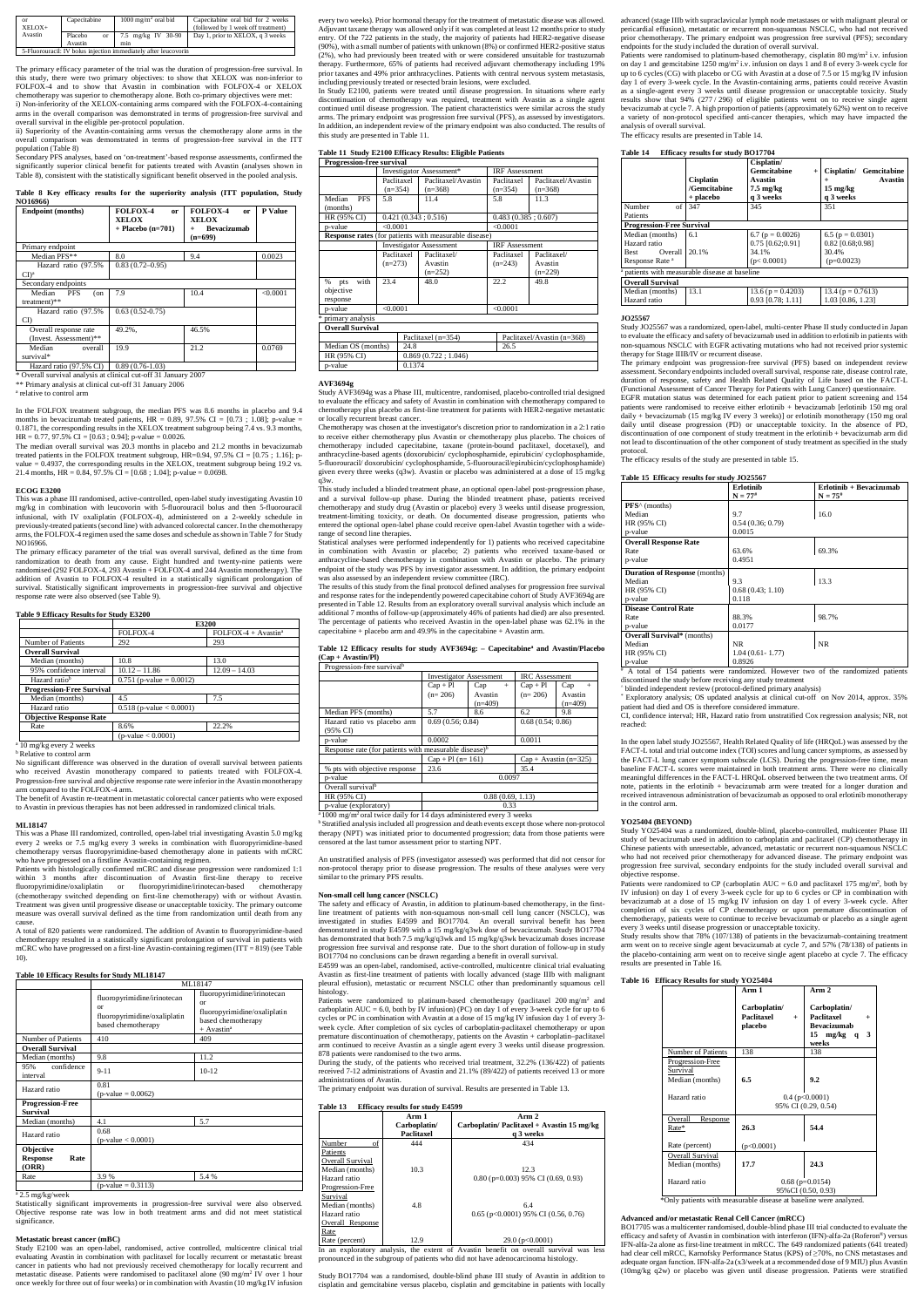according to country and Motzer score and the treatment arms were shown to be well balanced for the prognostic factors.

The primary endpoint was overall survival, with secondary endpoints for the study including progression-free survival. The addition of Avastin to IFN-alfa-2a significantly increased PFS and objective tumour response rate. These results have been confirmed through an independent radiological review. However, the increase in the primary endpoint of overall survival by 2 months was not significant (HR= 0.91). A high proportion of patients (approximately 63% IFN/placebo; 55% Avastin/IFN) received a variety of nonspecified post-protocol anti-cancer therapies, including antineoplastic agents, which may have impacted the analysis of overall survival. The efficacy results are presented in Table 17.

## **Table 17 Efficacy Results for Study BO17705**

|                                                                    | <b>BO17705</b>                          |                 |
|--------------------------------------------------------------------|-----------------------------------------|-----------------|
|                                                                    | $IFN + Placebo$                         | $IFN + Avastin$ |
| Number of Patients                                                 | 322                                     | 327             |
| Progression-Free Survival Median<br>(months)                       | 5.4                                     | 10.2            |
| Hazard ratio [95% CI]                                              | 0.63 [0.52; 0.75] (p-value $< 0.0001$ ) |                 |
| Objective Response Rate (%) in<br>Patients with Measurable Disease |                                         |                 |
| n                                                                  | 289                                     | 306             |
| Response rate                                                      | 12.8%                                   | 31.4 %          |
|                                                                    | $(p-value < 0.0001)$                    |                 |
|                                                                    |                                         |                 |
| <b>Overall Survival</b>                                            |                                         |                 |
| Median (months)                                                    | 21.3                                    | 23.3            |
| Hazard ratio [95% CI]                                              | 0.91 [0.76; 1.10] (p-value 0.3360)      |                 |

An exploratory multivariate Cox regression model using backward selection indicated, that the following baseline prognostic factors were strongly associated with survival independent of treatment: gender, white blood cell count, platelets, body weight loss in the 6 months prior to study entry, number of metastatic sites, sum of longest diameter of target lesions, Motzer score. Adjustment for these baseline factors resulted in a treatment hazard ratio of 0.78 (95% CI [0.63;0.96],  $p = 0.0219$ , indicating a 22% reduction in the risk of death for patients in the Avastin+ IFN alfa-2a arm compared to IFN alfa-2a arm.

Ninety seven (97) patients in the IFN alfa-2a arm and 131 patients in the Avastin arm reduced the dose of IFN alfa-2a from 9 MIU to either 6 or 3 MIU, three times a week as pre-specified in the protocol. Dose-reduction of IFN alfa-2a did not appear to affect the efficacy of the combination of Avastin and IFN alfa-2a, based on PFS event free rates over time, as shown by a sub-group analysis. The 131 patients in the Avastin + IFN alfa-2a arm who reduced and maintained the IFN alfa-2a dose at 6 or 3 MIU during the study, exhibited at 6, 12 and 18 months, PFS event free rates of 73, 52 and 21% respectively, as compared to 61, 43 and 17% in the total population of patients receiving Avastin + IFN alfa-2a.

#### **AVF2938**

This was a randomized, double-blind, phase II clinical study investigating Avastin 10 mg/kg in a 2 weekly schedule with the same dose of Avastin in combination with 150 mg daily erlotinib, in patients with metastatic clear cell RCC. A total of 104 patients were randomised to treatment in this study, 53 to Avastin 10 mg/kg q2w plus placebo and 51 to Avastin 10 mg/kg q2w plus erlotinib 150 mg daily. The analysis of the primary endpoint showed no difference between the Avastin + Pl arm and the Avastin + Erl arm (median PFS 8.5 versus 9.9 months). Seven patients in each arm had an objective response.

## **Malignant Glioma (WHO Grade IV) -Glioblastoma**

#### **AVF3708g**

The efficacy and safety of Avastin as treatment for patients with glioblastoma was studied in an open-label, multicentre, randomised, non-comparative study (study AVF3708g). Patients in first or second relapse after prior radiotherapy (completed at least 8 weeks prior to receiving Avastin) and temozolomide, were randomized (1:1) to receive Avastin (10mg/kg IV infusion every 2 weeks) or Avastin plus irinotecan (125 mg/m<sup>2</sup> IV or 340 mg/m<sup>2</sup> IV for patients on enzyme-inducing anti-epileptic drugs every 2 weeks) until disease progression or until unacceptable toxicity. The primary endpoints of the study were 6-month progression-free survival (PFS) and objective response rate (ORR) as assessed by an independent review facility (IRF). Other outcome measures were duration of PFS, duration of response and overall survival. Results of the study are summarised in Table 18.

## **Table 18 Efficacy Results from Study AVF3708g**

|                                                                     | Avastin                     | <b>Avastin + Irinotecan</b>    |
|---------------------------------------------------------------------|-----------------------------|--------------------------------|
| Number of patients                                                  | 85                          | 82                             |
| <b>Primary endpoints</b>                                            |                             |                                |
| 6-month progression-free survival<br>$(97.5\% \text{ CI})$          | 42.6%<br>$(29.6\%, 55.5\%)$ | 50.3%<br>$(36.8\%, 63.9\%)$    |
| Objective Response Rate (97.5% CI)                                  | 28.2% (18.5%,<br>40.3%)     | 37.8%<br>$(26.5\%$ ,<br>50.8%) |
| <b>Secondary endpoints</b>                                          |                             |                                |
| Progression-free survival (months)<br>Median (95% CI)               | 4.2(2.9, 5.8)               | 5.6(4.4, 6.2)                  |
| Duration of<br>objective<br>response<br>(months)<br>Median (95% CI) | 5.6(3.0, 5.8)               | $4.3(4.2,*)$                   |
| <b>Overall survival (months)</b><br>Median (95% CI)                 | $9.3(8.2,*)$                | $8.8(7.8,*)$                   |

ORR was determined using modified MacDonald criteria

\* Upper limit of the confidence interval could not be obtained

<sup>1</sup> Investigator assessed GOG protocol-specified PFS analysis (neither censored for CA-125 progressions nor censored for NPT prior to disease progression) with data cut-off date of 25 February, 2010.

The majority of patients who were receiving steroids at baseline, including responders and non-responders, were able to reduce their steroid utilisation over time while receiving Avastin. The majority of patients experiencing an objective response or prolonged PFS (at week 24) were able to maintain or improve their neurocognitive function at the time of response and at week 24, respectively, compared to baseline. The majority of patients that remained in the study and were progression free at 24 weeks, had a Karnofsky performance status (KPS) that remained stable.

#### **Epithelial Ovarian, Fallopian Tube and Primary Peritoneal Cancer** *Front-line Ovarian Cancer*

The safety and efficacy of Avastin in the front-line treatment of patients with epithelial ovarian, fallopian tube or primary peritoneal cancer were studied in two phase III trials (GOG-0218 and BO17707) that evaluated the effect of the addition of Avastin to carboplatin and paclitaxel compared to the chemotherapy regimen alone.

### **GOG-0218**

The GOG-0218 study was a phase III multicenter, randomized, double-blind, placebocontrolled, three arm study evaluating the effect of adding Avastin to an approved chemotherapy regimen (carboplatin and paclitaxel) in patients with advanced (FIGO stages IIIB, IIIC and IV) epithelial ovarian, fallopian tube or primary peritoneal cancer.

<sup>2</sup> With gross residual disease. <sup>4</sup>Relative to the control arm.

Patients who had received prior therapy with bevacizumab or prior systemic anticancer therapy for ovarian cancer (e.g. chemotherapy, monoclonal antibody therapy, tyrosine kinase inhibitor therapy, or hormonal therapy) or previous radiotherapy to the abdomen or pelvis were

excluded from the study.

A total of 1873 patients were randomized in equal proportions to the following three arms:

- CP arm: Carboplatin (AUC 6) and paclitaxel  $(175 \text{ mg/m}^2)$  for 6 cycles of 3 weeks duration
- CPB7.5+ arm: Carboplatin (AUC 6) and paclitaxel (175 mg/m<sup>2</sup>) for 6 cycles of 3 weeks plus Avastin (7.5 mg/kg q3w) for up to 12 months (Avastin was started at cycle 2 of chemotherapy if treatment was initiated within 4 weeks of surgery or at cycle 1 if treatment was initiated more than 4 weeks after surgery).

- CPP arm: Five cycles of placebo (started cycle 2) in combination with carboplatin (AUC 6) and paclitaxel (175 mg/m<sup>2</sup> ) for 6 cycles followed by placebo alone, for a total of up to 15 months of therapy
- CPB15 arm: Five cycles of Avastin (15 mg/kg q3w started cycle 2) in combination with carboplatin (AUC 6) and paclitaxel (175 mg/m<sup>2</sup> ) for 6 cycles followed by placebo alone, for a total of up to 15 months of therapy
- CPB15+ arm: Five cycles of Avastin (15 mg/kg q3w started cycle 2) in combination with carboplatin (AUC  $6$ ) and paclitaxel (175 mg/m<sup>2</sup>) for  $6$  cycles followed by continued use of Avastin (15 mg/kg q3w) as single agent for a total of up to 15 months of therapy.

The majority of patients included in the study were White (87% in all three arms); the median age was 60 years in CPP and CPB15 arms and 59 years in CPB15+ arm; and 29% of patients in CPP or CPB15 and 26% in CPB15+ were over 65 years of age. Overall approximately 50% of patients had a GOG PS of 0 at baseline, 43% a GOG PS score of 1, and 7% a GOG PS score of 2. Most patients had EOC (82% in CPP and CPB15, 85% in CPB15+) followed by PPC (16% in CPP, 15% in CPB15, 13% in CPB15+) and FTC (1% in CPP, 3% in CPB15, 2% in CPB15+). The majority of patients had serous adenocarcinoma histologic type (85% in CPP and CPB15, 86% in CPB15+). Overall approximately 34% of patients were FIGO Stage III optimally debulked with gross residual disease, 40% Stage III sub-optimally debulked, and 26% were Stage IV patients.

<sup>1</sup> Investigator assessed PFS analysis with data cut-off date of 30 November 2010. 2 With or without gross residual disease.

<sup>3</sup> 5.8% of the overall randomized patient population had Stage IIIB disease.

The primary endpoint was PFS based on investigator's assessment of disease progression based on radiological scans or CA 125 levels, or symptomatic deterioration per protocol. In addition, a prespecified analysis of the data censoring for CA-125 progression events was conducted, as well as an independent review of PFS as determined by radiological scans. The trial met its primary objective of PFS improvement. Compared to patients treated with chemotherapy (carboplatin and paclitaxel) alone in the front-line setting, patients who received bevacizumab at a dose of 15 mg/kg q3w in combination with chemotherapy and continued to receive bevacizumab alone (CPB15+), had a clinically meaningful and statistically significant improvement in PFS.

In patients who only received bevacizumab in combination with chemotherapy and did not continue to receive bevacizumab alone (CPB15), no clinically meaningful benefit in PFS was observed.

#### The results of this study are summarised in Table 19.

## **Table 19 Efficacy Results from Study GOG-0218**

| Progression-free survival <sup>1</sup> |                          |                   |                        |  |  |
|----------------------------------------|--------------------------|-------------------|------------------------|--|--|
|                                        | <b>CPP</b><br>(n)<br>$=$ | CPB15 $(n = 625)$ | $CPB15+$<br>(n)<br>$=$ |  |  |
|                                        | 625)                     |                   | 623)                   |  |  |
| <b>Median PFS (months)</b>             | 10.6                     | 11.6              | 14.7                   |  |  |
| Hazard ratio (95% CI) <sup>2</sup>     |                          | 0.89(0.78, 1.02)  | 0.70(0.61, 0.81)       |  |  |
| $p$ -value $3, 4$                      |                          | 0.0437            | < 0.0001               |  |  |
| Objective response Rate <sup>5</sup>   |                          |                   |                        |  |  |
|                                        | <b>CPP</b><br>(n)        | CPB15 $(n = 393)$ | $CPB15+$<br>(n)        |  |  |
|                                        | 396)                     |                   | 403)                   |  |  |
| pts with objective<br>%                | 63.4                     | 66.2              | 66.0                   |  |  |
| response                               |                          |                   |                        |  |  |
| p-value                                |                          | 0.2341            | 0.2041                 |  |  |
| Overall survival <sup>6</sup>          |                          |                   |                        |  |  |
|                                        | $CPP(n =$                | CPB15 $(n = 625)$ | $CPB15+ (n =$          |  |  |
|                                        | 625)                     |                   | 623)                   |  |  |
| Median OS (months)                     | 40.6                     | 38.8              | 43.8                   |  |  |
|                                        |                          |                   |                        |  |  |
| Hazard Ratio (95% $CI$ ) <sup>2</sup>  |                          | 1.07(0.91, 1.25)  | 0.88(0.75, 1.04)       |  |  |
| $p$ -value <sup>3</sup>                |                          | 0.2197            | 0.0641                 |  |  |

<sup>1</sup> Final Analysis<sup>2</sup> Tumour assessments and response evaluations were determined by the investigators using the GOG RECIST criteria (Revised RECIST guideline (version 1.1). Eur J Cancer. 2009;45:228Y247).

2 Relative to the control arm; stratified hazard ratio.

3

One-sided log-rank p-value

4 Subject to a p-value boundary of 0.0116. 5 Patients with measurable disease at baseline.

6 Overall survival analysis performed when approximately 46.9% of the patients had died.

Prespecified PFS analyses were conducted, all with a cut-off date of 29 September 2009. The results of these prespecified analyses are as follows:

- Carboplatin (AUC4, Day 1) and gemcitabine (1000 mg/m<sup>2</sup> on Days 1 and 8) and concurrent placebo every 3 weeks for 6 and up to 10 cycles followed by placebo alone until disease progression or unacceptable toxicity
- Carboplatin (AUC4, Day 1) and gemcitabine (1000 mg/m<sup>2</sup> on Days 1 and 8) and concurrent Avastin (15 mg/kg Day 1) every 3 weeks for 6 and up to 10 cycles followed by Avastin (15 mg/kg every 3 weeks) alone until disease progression or unacceptable toxicity
- The protocol specified analysis of investigator-assessed PFS (without censoring for CA-125 progression or non-protocol therapy [NPT]) shows a stratified hazard ratio of 0.71 (95% CI: 0.61-0.83, 1-sided log rank p-value < 0.0001) when CPB15+ is compared with CPP, with a median PFS of 10.4 months in the CPP arm and 14.1 months in the CPB15+ arm.
- The primary analysis of investigator-assessed PFS (censoring for CA-125 progressions and NPT) shows a stratified hazard ratio of 0.62 (95% CI: 0.52-0.75, 1-sided log-rank p-value < 0.0001) when CPB15+ is compared with CPP, with a median PFS of 12.0 months in the CPP arm and 18.2 months in the CPB15+ arm.
- The analysis of PFS as determined by the independent review committee (censoring for NPT) shows a stratified hazard ratio of 0.62 (95% CI: 0.50-0.77, 1-sided log rank p-value < 0.0001) when CPB15+ is compared with CPP, with a median PFS of 13.1 in the CPP arm and 19.1 months in the CPB15+ arm.

PFS subgroup analyses by disease stage and debulking status are summarized in Table 20. These results demonstrate robustness of the analysis of PFS as shown in Table 19.

# **Table 20 PFS<sup>1</sup> Results by Disease Stage and Debulking Status from Study GOG-0218 Randomized patients stage III optimally debulked diseased 2,3**

| канаонные райсны заще 111 ориннагу асоцикл авсамен                                                  |                 |                    |                    |
|-----------------------------------------------------------------------------------------------------|-----------------|--------------------|--------------------|
|                                                                                                     | CPP $(n = 219)$ | CPB 15 $(n = 204)$ | $CPB15+$<br>$(n =$ |
|                                                                                                     |                 |                    | 216)               |
| Median PFS (months)                                                                                 | 12.4            | 14.3               | 17.5               |
| Hazard ratio (95% $CI$ ) <sup>4</sup>                                                               |                 | 0.81(0.62, 1.05)   | 0.66(0.50, 0.86)   |
| Randomized patients with stage III suboptimally debulked disease <sup>3</sup>                       |                 |                    |                    |
|                                                                                                     | CPP $(n = 253)$ | $CPB15(n = 256)$   | $CPB15+$<br>$(n =$ |
|                                                                                                     |                 |                    | 242)               |
| <b>Median PFS</b> (months)                                                                          | 10.1            | 10.9               | 13.9               |
| Hazard ratio $(95\% \text{ CI})^4$                                                                  |                 | 0.93(0.77, 1.14)   | 0.78(0.63, 0.96)   |
| Randomized patients with stage IV disease                                                           |                 |                    |                    |
|                                                                                                     | CPP $(n = 153)$ | CPB 15 $(n = 165)$ | $CPB15+$<br>$(n =$ |
|                                                                                                     |                 |                    | 165)               |
| <b>Median PFS (months)</b>                                                                          | 9.5             | 10.4               | 12.8               |
| Hazard Ratio (95% $CD4$                                                                             |                 | 0.90(0.70, 1.16)   | 0.64(0.49, 0.82)   |
| <sup>1</sup> Investigator assessed GOG protocol-specified PFS analysis (neither censored for CA-125 |                 |                    |                    |

progressions nor censored for NPT prior to disease progression) with data cut-off date of 25 February, 2010

<sup>3</sup> 3.7% of the overall randomised patient population had Stage IIIB disease.

#### **BO17707 (ICON7)**

BO17707 was a Phase III, two arm, multicenter, randomized, controlled, open-label study comparing the effect of adding Avastin to carboplatin plus paclitaxel in patients with FIGO stage I or IIA (Grade 3 or clear cell histology only; n = 142), or FIGO stage IIB - IV (all grades and all histological types,  $n = 1386$ ) epithelial ovarian, fallopian tube or primary peritoneal cancer following surgery.

Patients who had received prior therapy with bevacizumab or prior systemic anticancer therapy for ovarian cancer (e.g. chemotherapy, monoclonal antibody therapy, tyrosine kinase inhibitor therapy, or hormonal therapy) or previous radiotherapy to the abdomen or pelvis were excluded from the study.

A total of 1528 patients were randomized in equal proportions to the following two arms:

The majority of patients included in the study were White (96%), the median age was 57 years in both treatment arms, 25% of patients in each treatment arm were 65 years of age or over, and approximately 50% of patients had an ECOG PS of 1; 7% of patients in each treatment arm had an ECOG PS of 2. The majority of patients had EOC (87.7%) followed by PPC (6.9%) and FTC (3.7%) or a mixture of the three origins (1.7%). Most patients were FIGO Stage III (both 68%) followed by FIGO Stage IV (13% and 14%), FIGO Stage II (10% and 11%) and FIGO Stage I (9% and 7%). The majority of the patients in each treatment arm (74% and 71%) had poorly differentiated (Grade 3) primary tumors at baseline. The incidence of each histologic sub-type of EOC was similar between the treatment arms; 69% of patients in each treatment arm had serous adenocarcinoma histologic type. The primary endpoint was PFS as assessed by the investigator using RECIST criteria.

The trial met its primary objective of PFS improvement. Compared to patients treated with chemotherapy (carboplatin and paclitaxel) alone in the front-line setting, patients who received bevacizumab at a dose of 7.5 mg/kg q3w in combination with chemotherapy and continued to receive bevacizumab for up to 18 cycles had a statistically significant improvement in PFS. The results of this study are summarized in Table 21.

## **Table 21 Efficacy Results from Study BO17707 (ICON7)**

| Progression-free survival                   |                                       |                     |
|---------------------------------------------|---------------------------------------|---------------------|
|                                             | $CP (n = 764)$                        | $CPB7.5+ (n = 764)$ |
| Median PFS (months) $2$                     | 16.9                                  | 19.3                |
| Hazard ratio [95% CI] $^2$                  | $0.86$ [0.75; 0.9] (p-value = 0.0185) |                     |
| <b>Objective Response Rate</b> <sup>1</sup> |                                       |                     |
|                                             | $CP (n = 277)$                        | $CPB7.5+ (n = 272)$ |
| Response rate                               | 54.9%                                 | 64.7%               |
|                                             | $(p-value = 0.0188)$                  |                     |
| Overall Survival <sup>3</sup>               |                                       |                     |
|                                             | $CP (n = 764)$                        | $CPB7.5+ (n = 764)$ |
| Median (months)                             | Not reached                           | Not reached         |
| Hazard ratio [95% CI]                       | 0.85 [0.70; 1.04] (p-value = 0.1167)  |                     |

<sup>1</sup> In patients with measurable disease at baseline.

2 Investigator assessed PFS analysis with data cut-off date of 30 November 2010.

3 Exploratory approximately 25% of patients died.

The primary analysis of investigator-assessed PFS with a data cut-off date of 28 February 2010 shows an unstratified hazard ratio of 0.79 (95% CI: 0.68-0.91, 2-sided log-rank p-value 0.0010) with a median PFS of 16.0 months in the CP arm and 18.3 months in the CPB7.5+

arm. PFS subgroup analyses by disease stage and debulking status are summarized in Table 22. These results demonstrate robustness of the primary analysis of PFS as shown in Table 21.

#### **Table 22 PFS<sup>1</sup> Results by Disease Stage and Debulking Status from Study BO17707 (ICON7) Randomized patients stage III optimally debulked disease 2,3**

|                                                                               | $CP (n = 368)$ | $CPB7.5+ (n = 383)$ |  |
|-------------------------------------------------------------------------------|----------------|---------------------|--|
| Median PFS (months)                                                           | 17.7           | 19.3                |  |
| Hazard ratio (95% CI) <sup>4</sup>                                            |                | 0.89(0.74, 1.07)    |  |
| Randomized patients with stage III suboptimally debulked disease <sup>3</sup> |                |                     |  |
|                                                                               | $CP (n = 154)$ | $CPB7.5+ (n = 140)$ |  |
| Median PFS (months)                                                           | 10.1           | 16.9                |  |
| Hazard ratio (95% $CI$ ) <sup>4</sup>                                         |                | 0.67(0.52, 0.87)    |  |
| Randomized patients with stage IV disease                                     |                |                     |  |

|                            | $CP (n = 97)$ | $CPB7.5+ (n = 104)$ |
|----------------------------|---------------|---------------------|
| Median PFS (months)        | 10.1          |                     |
| Hazard Ratio (95% $CD^4$ ) |               | 0.74(0.55, 1.01)    |

4 Relative to the control arm.

#### *Recurrent Ovarian Cancer* **GOG-0213**

GOG-0213, a phase III randomized controlled open label trial, studied the safety and efficacy of Avastin in the treatment of patients with platinum-sensitive, recurrent epithelial ovarian, fallopian tube or primary peritoneal cancer, who have not received prior chemotherapy in the recurrent setting. There was no exclusion criterion for prior anti-angiogenic therapy. The study evaluated the effect of adding Avastin to carboplatin+paclitaxel and continuing Avastin as a single agent until disease progression or unacceptable toxicity compared to carboplatin+paclitaxel alone.

A total of 673 patients were randomized in equal proportions to the following two treatment arms:

- CP arm: Carboplatin (AUC5) and paclitaxel (175 mg/m2 IV) every 3 weeks for 6 and up to 8 cycles.
- CPB arm: Carboplatin (AUC5) and paclitaxel (175 mg/m2 IV) and concurrent Avastin (15 mg/kg) every 3 weeks for 6 and up to 8 cycles, followed by Avastin (15 mg/kg every 3 weeks) alone until disease progression or unacceptable toxicity.

Most patients in both the CP arm (80.4%) and the CPB arm (78.9%) were White. The median age was 60.0 years in the CP arm and 59.0 years in the CPB arm. The majority of patients (CP: 64.6%; CPB: 68.8%) were in the age category < 65 years. At baseline, most patients in both treatment arms had a GOG PS of 0 (CP: 82.4%: CPB; 80.7%) or 1 (CP: 16.7%: CPB; 18.1%). A GOG PS of 2 at baseline was reported in 0.9% of patients in the CP arm and in 1.2% of patients in the CPB arm.

The primary efficacy endpoint was overall survival (OS). The main secondary efficacy endpoint was progression-free survival (PFS). Results are presented in Table 23.

### **Table 23 Efficacy results1,2 from study GOG-0213 Primary Endpoint**

| <b>Overall Survival (OS)</b>                               | <b>CP</b>                | <b>CPB</b> |
|------------------------------------------------------------|--------------------------|------------|
|                                                            | $(n=336)$                | $(n=337)$  |
| Median OS (months)                                         | 37.3                     | 42.6       |
| Hazard ratio (95% CI) (eCRF) <sup>a</sup>                  | 0.823 [CI: 0.680, 0.996] |            |
| p-Value                                                    | 0.0447                   |            |
| Hazard ratio (95% CI) (registration<br>$form$ <sup>b</sup> | 0.838 [CI: 0.693, 1.014] |            |
| p-Value                                                    | 0.0683                   |            |
| <b>Secondary Endpoint</b>                                  |                          |            |
|                                                            |                          |            |
| <b>Progression-free survival (PFS)</b>                     | CP.                      | <b>CPB</b> |
|                                                            | $(n=336)$                | $(n=337)$  |
| Median PFS (months)                                        | 10.2                     | 13.8       |
| Hazard ratio (95% CI)                                      | 0.613 [CI: 0.521, 0.721] |            |

p-value <0.0001

<sup>a</sup> Hazard ratio was estimated from Cox proportional hazards models stratified by the duration of platinum free-interval prior to enrolling onto this study per eCRF (electronic case report form) and secondary surgical debulking status Yes/No (Yes=randomized to undergo cytoreduction or randomized to not undergo cytoreduction; No= not a candidate or did not consent to cytoreduction). <sup>b</sup> stratified by the duration of treatment free-interval prior to enrolling onto this study per the registration form, and secondary surgical debulking status Yes/No.

The trial met its primary objective of OS improvement. Treatment with Avastin at 15 mg/kg every 3 weeks in combination with chemotherapy (carboplatin and paclitaxel) for 6 and up to 8 cycles, followed by Avastin until disease progression or unacceptable toxicity resulted, when data were derived from eCRF, in a clinically meaningful and statistically significant improvement in OS compared to treatment with carboplatin and paclitaxel alone.

## **AVF4095g**

The safety and efficacy of Avastin in the treatment of patients with platinum-sensitive, recurrent epithelial ovarian, fallopian tube or primary peritoneal cancer, who have not yet received prior chemotherapy in the recurrent setting or prior bevacizumab treatment, was studied in a phase III randomized, double-blind, placebo-controlled trial (AVF4095g). The study compared the effect of adding Avastin to carboplatin and gemcitabine chemotherapy and continuing Avastin as a single agent to progression to carboplatin and gemcitabine alone. A total of 484 patients with measurable disease were randomized in equal portions to either:

The primary endpoint was progression-free survival based on investigator assessment using RECIST criteria, Additional endpoints included objective response, duration of response, safety and overall survival. An independent review of the primary endpoint was also conducted.

The results of this study are summarized in Table 24.

## **Table 24 Efficacy Results from Study AVF4095g**

| <b>Progression-free survival</b>          |                                                   |                              |                                 |                              |
|-------------------------------------------|---------------------------------------------------|------------------------------|---------------------------------|------------------------------|
|                                           | Investigator Assessment*<br><b>IRC</b> Assessment |                              |                                 |                              |
|                                           | Placebo<br>$+$<br>$C/G (n=242)$                   | $Avastin + C/G$<br>$(n=242)$ | Placebo<br>$+$<br>$C/G$ (n=242) | Avastin + $C/G$<br>$(n=242)$ |
| Median<br><b>PFS</b><br>(months)          | 8.4                                               | 12.4                         | 8.6                             | 12.3                         |
| Hazard ratio                              | 0.484                                             |                              |                                 | 0.451                        |
| (95% CI)                                  | [0.388, 0.605]                                    |                              |                                 | [0.351, 0.580]               |
| p-value                                   | < 0.0001                                          |                              | < 0.0001                        |                              |
| Objective response rate                   |                                                   |                              |                                 |                              |
|                                           | <b>Investigator Assessment</b>                    |                              | <b>IRC</b> Assessment           |                              |
|                                           | Placebo<br>$+$                                    | Avastin + $C/G$              | Placebo<br>$\ddot{+}$           | Avastin + $C/G$              |
|                                           | $C/G$ (n=242)                                     | $(n=242)$                    | $C/G (n=242)$                   | $(n=242)$                    |
| with<br>%<br>pts<br>objective<br>response | 57.4 %                                            | 78.5%                        | 53.7%                           | 74.8%                        |
| p-value                                   | < 0.0001                                          |                              |                                 | < 0.0001                     |
| Overall survival**                        |                                                   |                              |                                 |                              |
|                                           |                                                   | Placebo + $C/G$              |                                 | Avastin + $C/G$              |
|                                           |                                                   | $(n=242)$                    |                                 | $(n=242)$                    |
| Median<br><b>OS</b><br>(months)           |                                                   | 32.9                         |                                 | 33.6                         |
| Ratio<br>Hazard<br>(95% CI)               | 0.952<br>[0.771, 1.176]                           |                              |                                 |                              |
| p-value                                   | 0.6479                                            |                              |                                 |                              |

\* Primary analysis

\*\* Final overall survival analysis performed when approximately 73% of the patients had died.

PFS subgroup analyses depending on recurrence since last platinum therapy are summarised in Table 25.

| Table 25 | Progression-free survival by time from last platinum therapy to recurrence |  |  |  |  |
|----------|----------------------------------------------------------------------------|--|--|--|--|
|----------|----------------------------------------------------------------------------|--|--|--|--|

|                                 | <b>Investigator Assessment</b> |                 |  |
|---------------------------------|--------------------------------|-----------------|--|
| Time from last platinum therapy | $Placebo + C/G$                | Avastin + $C/G$ |  |
| to recurrence                   | $(n=242)$                      | $(n=242)$       |  |
| 6-12 months $(n=202)$           |                                |                 |  |
| Median                          | 8.0                            | 11.9            |  |
| Hazard ratio (95% CI)           | $0.41(0.29-0.58)$              |                 |  |
| $> 12$ months (n=282)           |                                |                 |  |
| Median                          | 9.7                            | 12.4            |  |
| Hazard ratio (95% CI)           | $0.55(0.41-0.73)$              |                 |  |

### **MO22224 (AURELIA)**

Study MO22224 evaluated the efficacy and safety of bevacizumab in combination with chemotherapy for platinum-resistant recurrent ovarian cancer. This study was designed as an open-label, randomized, two-arm Phase III evaluation of bevacizumab plus chemotherapy (CT+BV) versus chemotherapy alone (CT).

A total of 361 patients were enrolled into this study and administered either chemotherapy (paclitaxel, topotecan, or PLD) alone or in combination with bevacizumab: